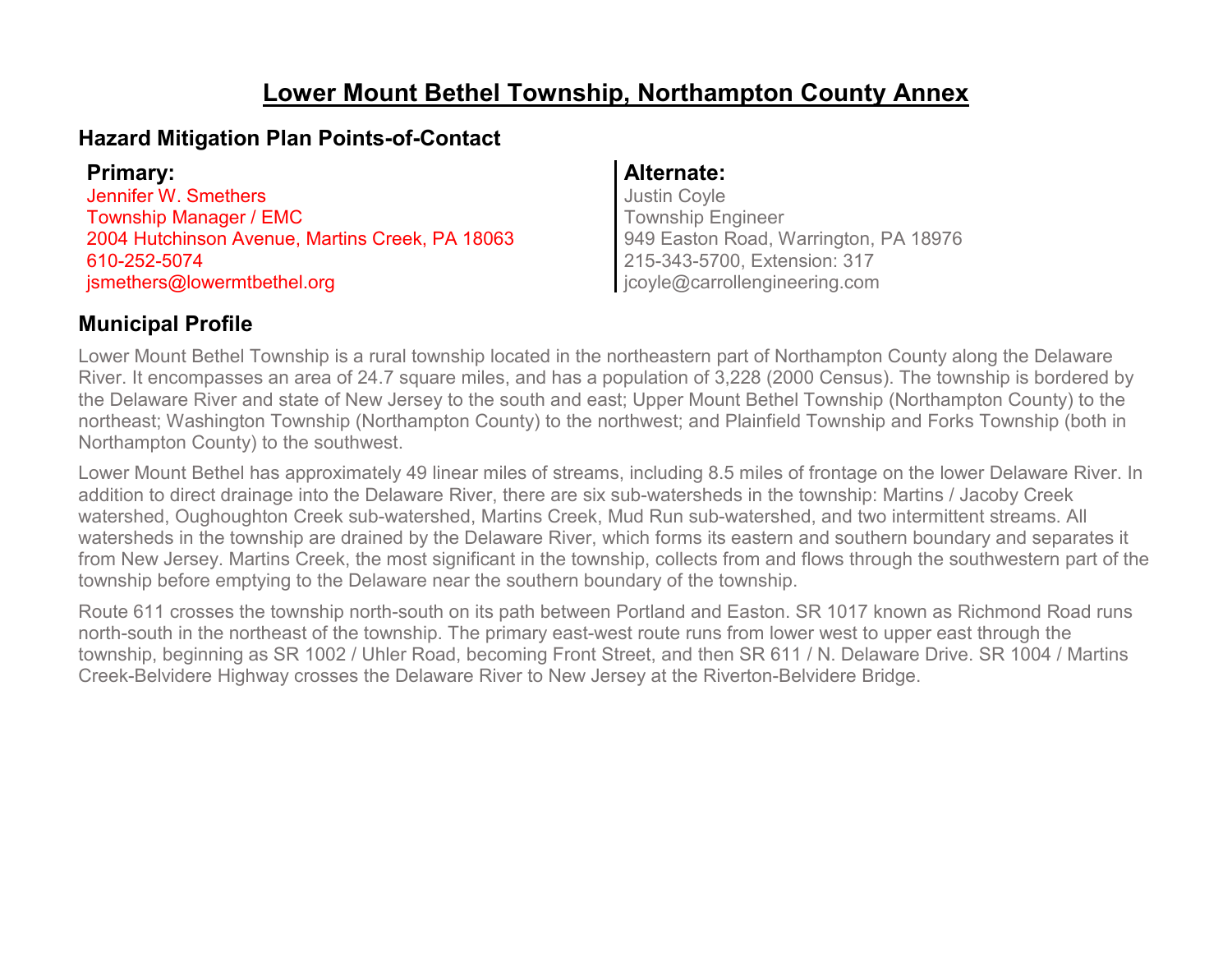### **Municipal Participation**

1. Identify municipal stakeholders to be involved in the planning process such as, floodplain administrator, public works, emergency management, engineers, planners, etc., and include their specific role in the process.

| Jennifer W. Smethers, Township Manager/EMC         | John Mauser, Special Projects            |
|----------------------------------------------------|------------------------------------------|
| <b>Role: Delegate</b>                              | Role: Advisory                           |
| Justin Coyle, Floodplain Administrator             | Pat McInerney, Planning Commission Chair |
| Role: Documentation / Input Alternate              | Role: Advisory                           |
| Jeff Larrison, Emergency Management<br>Role: Input |                                          |

2. Identify community stakeholders such as; neighborhood groups, religious groups, major employers / businesses, etc., that will be informed and / or involved in the planning process and describe how they will be involved.

Talen Energy and Ardent Mills are major employers in the area. Haines and Kibblehouse (H&K Group) – transportation, construction, demolition, emergency response Allstate Septic – pumping, portable restrooms, etc. Palmeri Group – transportation, excavation & hauling, water hauling New Enterprise Stone and Lime Delaware Quarries Hazard Mitigation coordination meetings are anticipated between community stakeholders and the Township.

3. Describe how the public **will be engaged** in the current planning process examples, newsletters, social media, etc., **and how they were engaged** since the 2013 Hazard Mitigation Plan.

Lower Mount Bethel Township will provide information regarding hazard mitigation on the Township website along with a PDF copy of the most recent iteration of the floodplain map.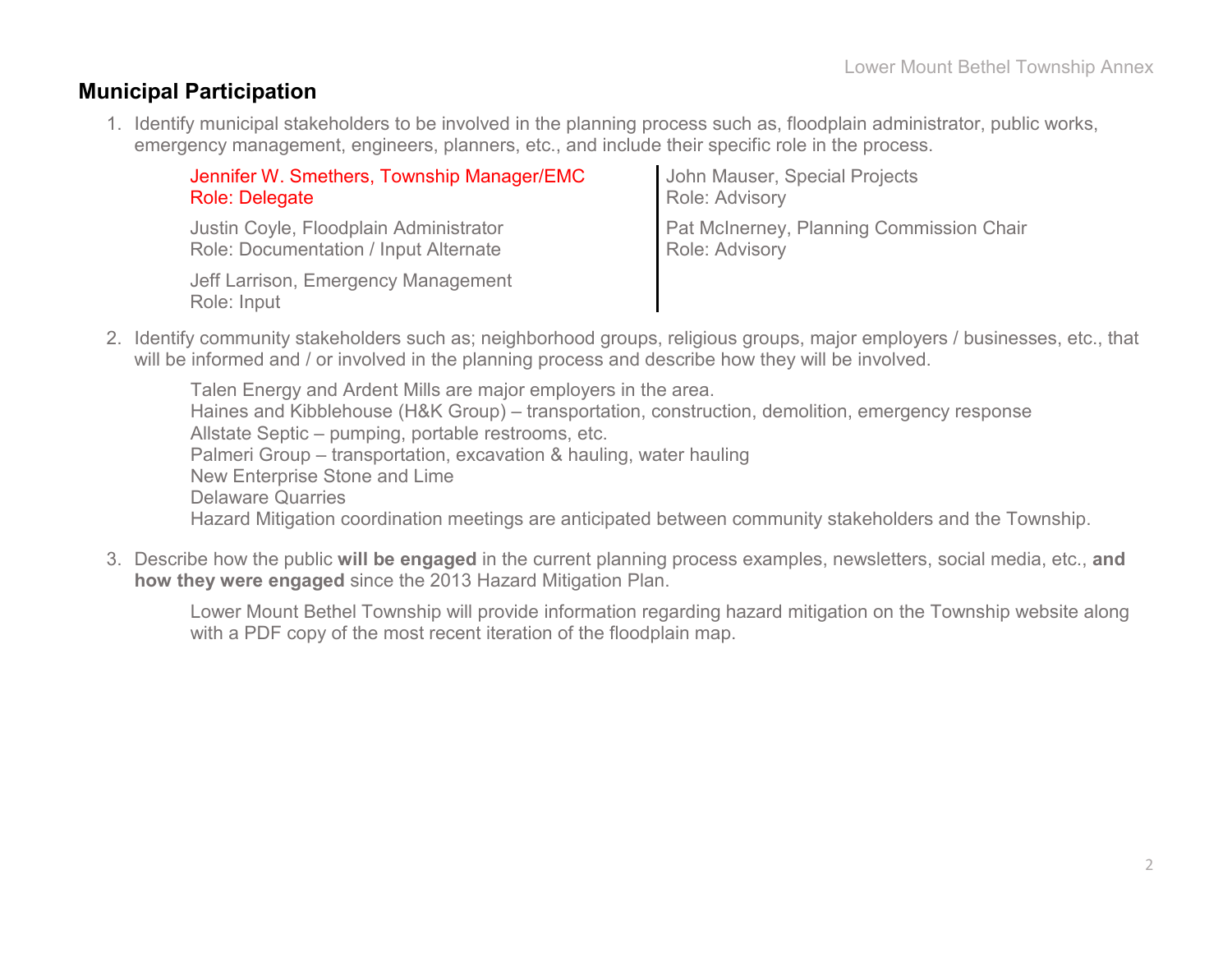# **Compliance with the National Flood Insurance Program (NFIP)**

| <b>Topic</b>                                                                                                                                      | Identify source of information, if<br>different from the one listed.  | <b>Additional Comments</b>                                                                                                                                                                                         |
|---------------------------------------------------------------------------------------------------------------------------------------------------|-----------------------------------------------------------------------|--------------------------------------------------------------------------------------------------------------------------------------------------------------------------------------------------------------------|
| <b>1. Staff Resources</b>                                                                                                                         |                                                                       |                                                                                                                                                                                                                    |
| Is the Community Floodplain Administrator (FPA) or NFIP Coordinator certified?                                                                    | <b>Community FPA</b>                                                  | <b>No</b>                                                                                                                                                                                                          |
| Is floodplain management an auxiliary function?                                                                                                   | <b>Community FPA</b>                                                  | Yes                                                                                                                                                                                                                |
| Provide an explanation of NFIP administration services (e.g., permit review, GGIS,<br>education or outreach, inspections, engineering capability) | <b>Community FPA</b>                                                  | NFIP administration services<br>currently include: permit review,<br>GIS mapping, field inspections and<br>engineering review.                                                                                     |
| What are the barriers to running an effective NFIP program in the community, if any?                                                              | <b>Community FPA</b>                                                  | We are not aware of any barriers in<br>place that would hinder an effective<br>NFIP program in the community.                                                                                                      |
| 2. Compliance History                                                                                                                             |                                                                       |                                                                                                                                                                                                                    |
| Is the community in good standing with the NFIP?                                                                                                  | State NFIP Coordinator, FEMA NFIP<br>Specialist, or community records | Yes                                                                                                                                                                                                                |
| Are there any outstanding compliance issues (i.e., current violations)?                                                                           |                                                                       | <b>No</b>                                                                                                                                                                                                          |
| When was the most recent Community Assistance Visits (CAV) or Community<br><b>Assistance Contact (CAC)?</b>                                       |                                                                       | Unknown                                                                                                                                                                                                            |
| Is a CAV or CAC scheduled or needed?                                                                                                              |                                                                       | <b>No</b>                                                                                                                                                                                                          |
| 3. Regulation                                                                                                                                     |                                                                       |                                                                                                                                                                                                                    |
| When did the community enter the NFIP?                                                                                                            | <b>NFIP Community Status Book</b>                                     | Unknown                                                                                                                                                                                                            |
| Are the Flood Insurance Rate Maps (FIRMs) digital or paper?<br>How are residents assisted with mapping?                                           | <b>Community FPA</b>                                                  | Township Flood Insurance Rate<br>Maps (FIRM's) are digital. The<br>Township provides mapping<br>assistance to any resident with<br>property that requires it.                                                      |
| Do floodplain regulations meet or exceed FEMA or State minimum requirements?<br>If so, in what ways?                                              | <b>Community FPA</b>                                                  | The floodplain requirements<br>currently in place meet FEMA<br>requirements.                                                                                                                                       |
| Describe the permitting process                                                                                                                   | Community FPA, State, FEMA NFIP                                       | The Floodplain Building Permit<br>application first needs to be<br>completed by the applicant. It is<br>then reviewed by the Floodplain<br>Administrator for compliance with<br>the floodplain ordinance and NFIP. |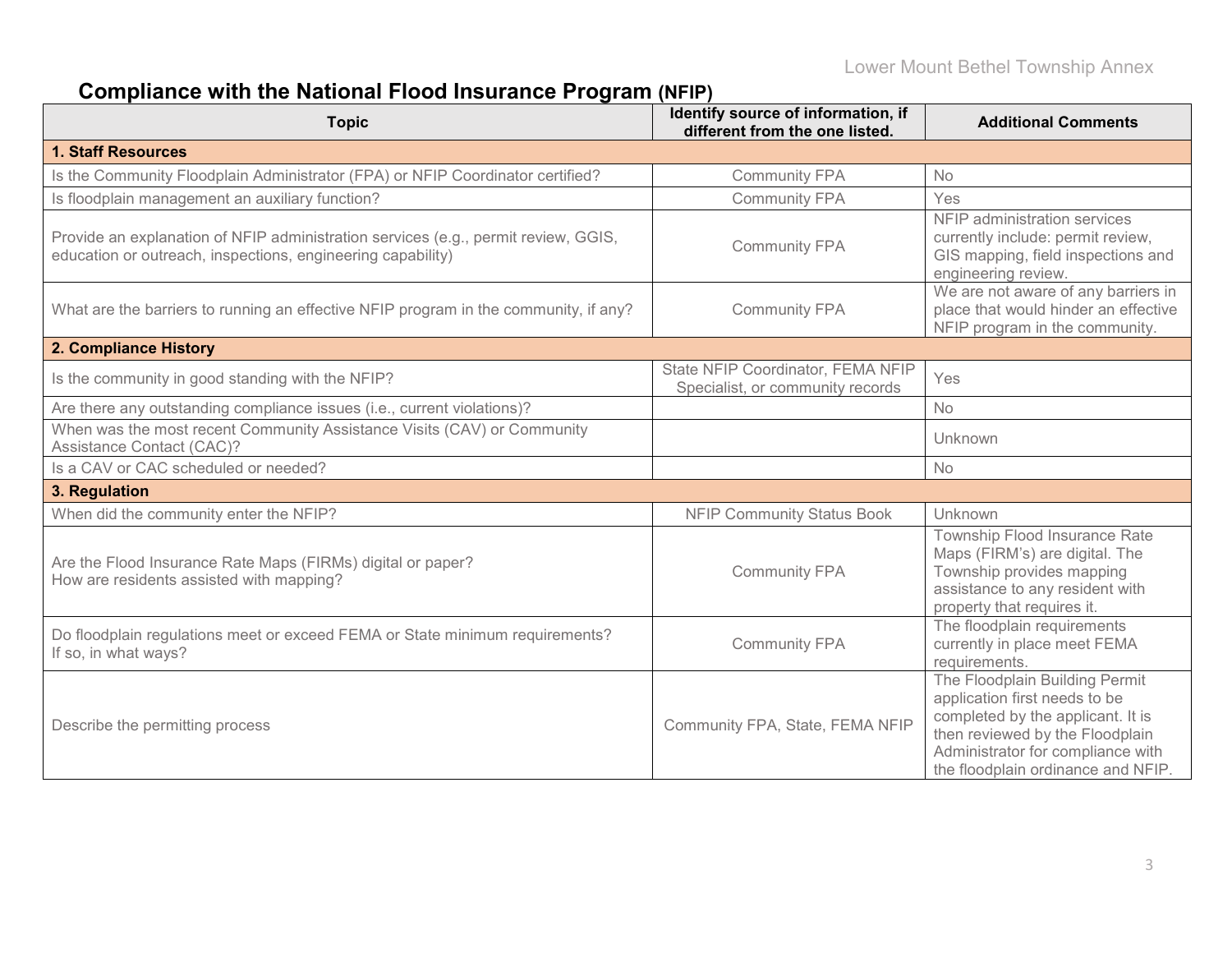## **Compliance with the National Flood Insurance Program (NFIP) –** *continued*

| <b>Topic</b>                                                                                                                                     | Identify source of information, if<br>different from the one listed.     | <b>Additional Comments</b>                                                                                                                                                                                          |
|--------------------------------------------------------------------------------------------------------------------------------------------------|--------------------------------------------------------------------------|---------------------------------------------------------------------------------------------------------------------------------------------------------------------------------------------------------------------|
| <b>4. Insurance Summary</b>                                                                                                                      |                                                                          |                                                                                                                                                                                                                     |
| How many NFIP policies are in the community?<br>What is the total premium and coverage?                                                          | State NFIP Coordinator or<br><b>FEMA NFIP Specialist</b>                 | Unknown                                                                                                                                                                                                             |
| How many claims have been paid in the community? What is the total amount of<br>paid claims? How many substantial damage claims have there been? | FEMA NFIP or<br><b>Insurance Specialist</b>                              | Unknown                                                                                                                                                                                                             |
| How many structures are exposed to flood risk within the community?                                                                              | <b>Community FPA or GIS Analyst</b>                                      | The Township is currently updating<br>their GIS database to include<br>comprehensive floodplain data.<br>This data will be used to determine<br>the number of structures in the<br>community exposed to flood risk. |
| Describe any areas of flood risk with limited NFIP policy coverage                                                                               | Community FPA or<br><b>FEMA Insurance Specialist</b>                     | Unknown                                                                                                                                                                                                             |
| 5. Community Rating System (CRS)                                                                                                                 |                                                                          |                                                                                                                                                                                                                     |
| Does the community participate in CRS?                                                                                                           | Community FPA, State, or FEMA NFIP                                       | No                                                                                                                                                                                                                  |
| If so, what is the community's CRS Class Ranking?                                                                                                | Flood Insurance Manual<br>(http://www.fema.gov/floodinsurancemanual.gov) | $N/A$ – The community does not<br>participate in CRS.                                                                                                                                                               |
| What categories and activities provide CRS points and how can the Class be<br>improved?                                                          |                                                                          | $N/A$ – The community does not<br>participate in CRS.                                                                                                                                                               |
| Does the plan include CRS planning requirements?                                                                                                 | Community FPA, FEMA CRS<br>Coordinator, or ISO representative            | $N/A$ – The community does not<br>participate in CRS.                                                                                                                                                               |

## **Community Assets**

Community assets are defined to include anything that is important to the character as well as the function of a community, and can be described in four categories, they are; people, economy, natural environment and built environment. Please identify the community assets and location under each category.

### **1. People**

 Concentrations of vulnerable populations such as the elderly, physically or mentally disabled, non-English speaking, and the medically or chemically dependent.

There are no concentrations of vulnerable populations located in Lower Mount Bethel Township to our knowledge.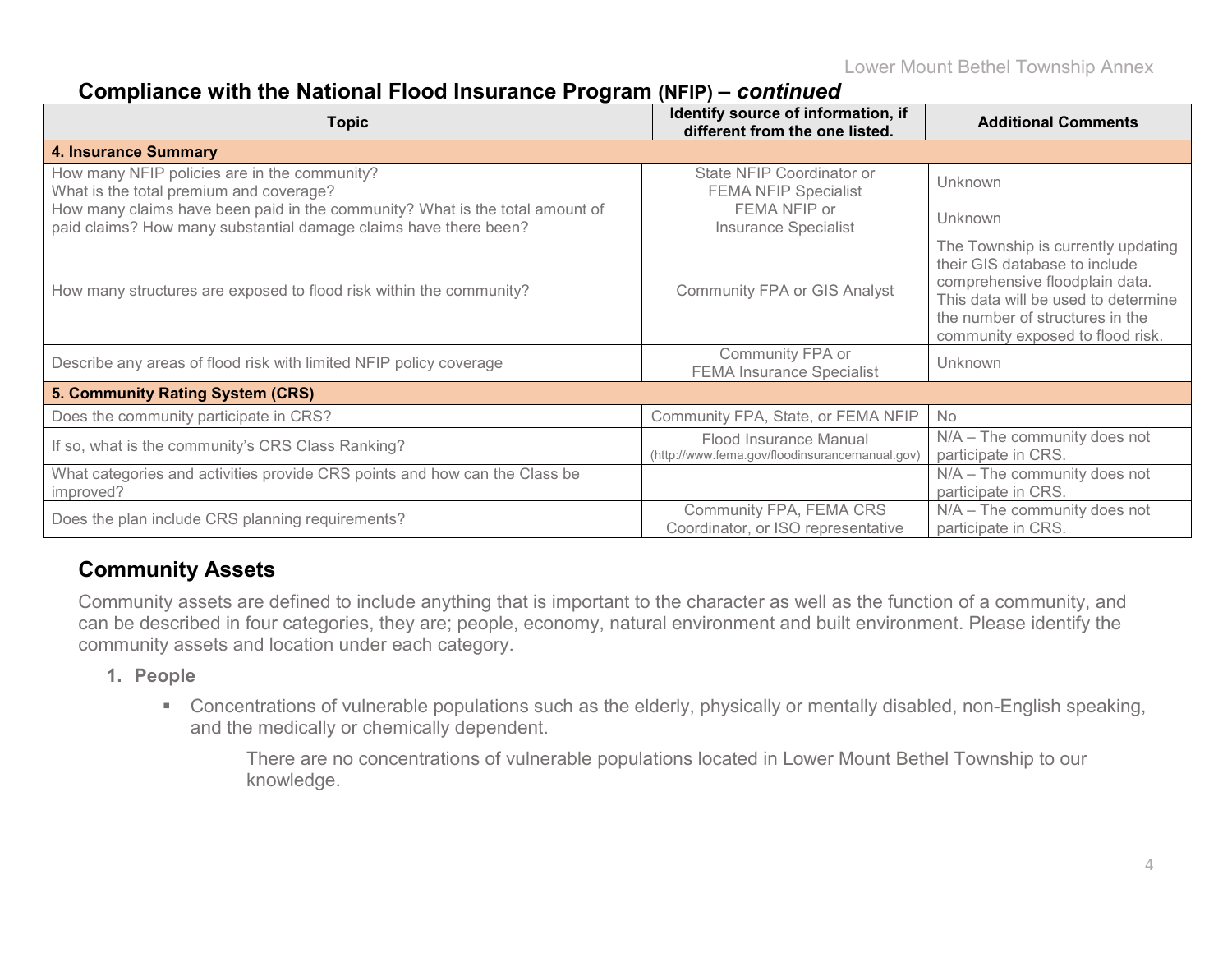### **Community Assets –** *continued*

 Types of visiting populations where large numbers of people are concentrated such as visitors for special events and students.

There are no venues within Lower Mount Bethel Township that would draw large groups of people.

### **2. Economy**

Major employers, primary economic sectors such as agriculture and commercial centers where losses would have a severe impact on the community.

Talen Energy (formerly PPL Electric) and Ardent Mills are the only two major employers located within the Township. They are part of the energy and food production sectors, respectively. Haines and Kibblehouse (H&K Group) – transportation, construction, demolition, emergency response Allstate Septic – pumping, portable restrooms, etc. Palmeri Group – transportation, excavation & hauling, water hauling New Enterprise Stone and Lime Delaware Quarries

### **3. Natural Environment**

Those areas / features that can provide protective functions that reduce the magnitude of hazard events such as, wetlands or riparian areas, and other environmental features important to protect.

There are a number of riparian areas located within the Township that are capable of providing protective functions to reduce the magnitude of hazardous events.

### **4. Built Environment**

 Existing structures such as, concentrations of buildings that may be more vulnerable to hazards based on location, age, construction type and / or condition of use.

There are a number of properties along the Delaware River, Martins Creek and Mud Run that could be considered vulnerable to hazards based on their locations.

**Infrastructure systems such as water and wastewater facilities, power utilities, transportation systems,** communication systems, energy pipelines and storage.

Talen Energy is the only public utility in the Township and provides electricity. A UGI gas pipeline runs through the township and supplies a large portion of New Jersey.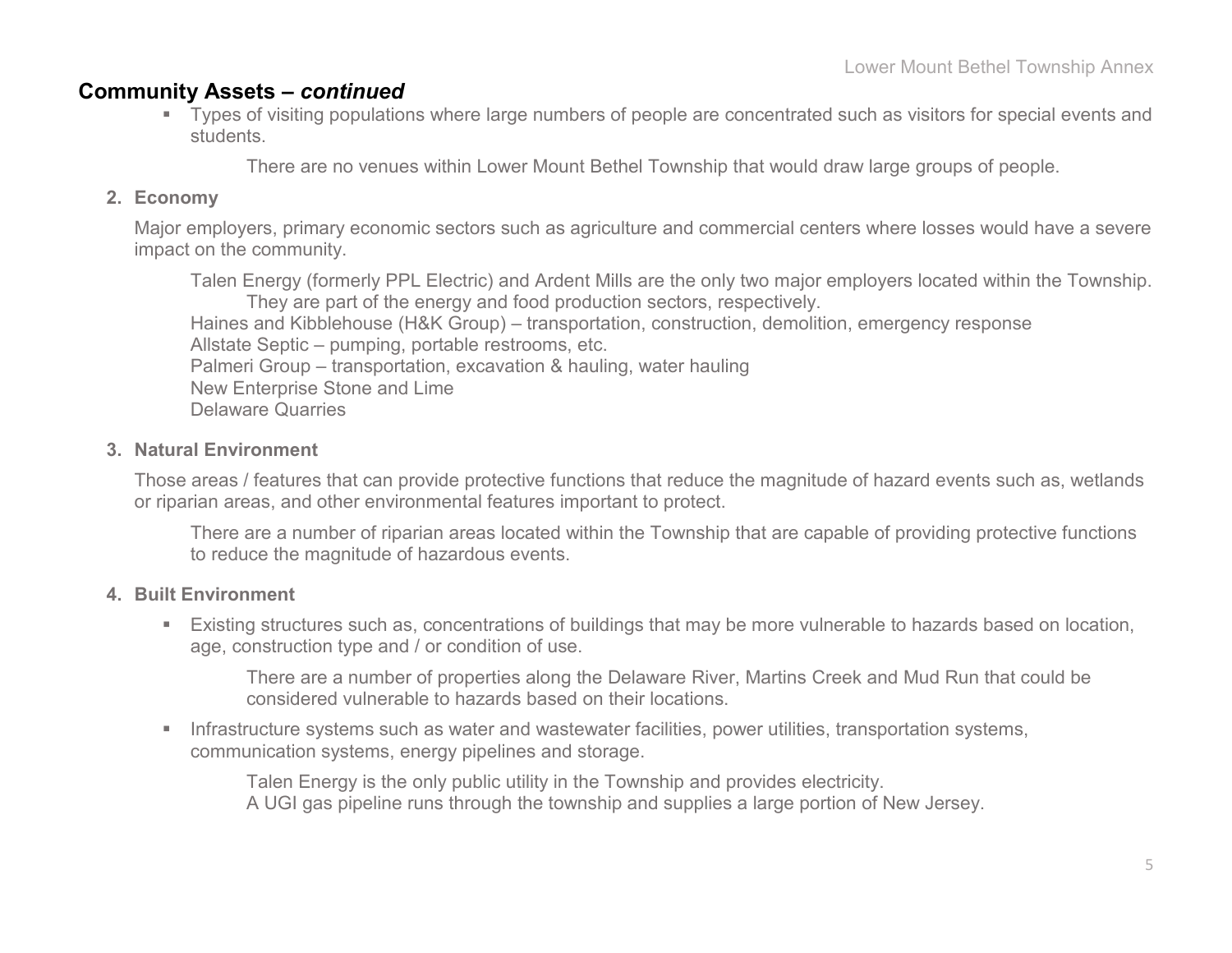### **Community Assets –** *continued*

 High potential loss facilities such as, dams, locations that house hazardous materials, military and / or civilian defense installations.

There are no high potential loss facilities located within the Township.

 Critical facilities such as, hospitals, medical facilities, police and fires stations, emergency operations centers, shelters, schools and airports / heliports.

There are no critical facilities located within the Township.

Cultural / historical resources such as, museums, parks, stadiums, etc.

There are no notable cultural / historic resources located within the Township.

|                          |                                                                                           |                                                 | <b>Status</b>                                                |                                 |                                                     | <b>Effect on</b>                                                             | Change                                          |                                                                                                              | How can                                                                    |                                           |
|--------------------------|-------------------------------------------------------------------------------------------|-------------------------------------------------|--------------------------------------------------------------|---------------------------------|-----------------------------------------------------|------------------------------------------------------------------------------|-------------------------------------------------|--------------------------------------------------------------------------------------------------------------|----------------------------------------------------------------------------|-------------------------------------------|
| Capability               | <b>Regulatory</b><br>✓<br><b>Tools</b><br>$\checkmark$<br><b>Programs</b><br>$\checkmark$ | ဗီ<br>$\tilde{\mathbf{z}}$<br>൨<br>$\mathbf{a}$ | <b>Date</b><br><b>Adopted</b><br><b>or</b><br><b>Updated</b> | evelopment<br>Under<br>$\Omega$ | Department /<br><b>Agency</b><br><b>Responsible</b> | <b>Hazard Loss</b><br><b>Reduction:</b><br>-Supports<br>-Neutral<br>-Hinders | since 2013<br>Plan?<br>+ Positive<br>- Negative | <b>Has the 2013</b><br><b>Plan been</b><br>integrated into<br>the Regulatory<br>Tool/Program?<br>If so, how? | these<br>capabilities<br>be expanded<br>and improved<br>to reduce<br>risk? | <b>Additional</b><br><b>Comments</b>      |
|                          | Comprehensive Plan                                                                        | Χ                                               | 2007                                                         | X                               | Planning<br>Commission,<br>Engineering              | N                                                                            | <b>No</b>                                       | No                                                                                                           |                                                                            | 2021, (UD) Slate<br><b>Belt Committee</b> |
|                          | Capital Improvement Plan                                                                  |                                                 |                                                              | $\times$                        |                                                     | N                                                                            | <b>No</b>                                       | No                                                                                                           |                                                                            |                                           |
| Regulatory               | Economic Development Plan                                                                 |                                                 |                                                              |                                 |                                                     |                                                                              |                                                 |                                                                                                              |                                                                            |                                           |
|                          | Continuity of Operations Plan                                                             |                                                 |                                                              |                                 |                                                     |                                                                              |                                                 |                                                                                                              |                                                                            |                                           |
| ಜೆ                       | Stormwater Management Plan /<br>Ordinance                                                 | X                                               | 2014                                                         |                                 | Engineering                                         | S                                                                            | Yes                                             | Yes                                                                                                          |                                                                            |                                           |
| ත<br>Plannin             | Open Space Management Plan<br>(or Parks/Rec., Greenways Plan)                             | $\times$                                        | 2010                                                         |                                 | Planning<br>Commission,<br>Zoning,<br>Engineering   | S                                                                            | <b>No</b>                                       | No                                                                                                           |                                                                            |                                           |
| $\overline{\phantom{0}}$ | <b>Natural Resource Protection Plan</b>                                                   | X                                               |                                                              |                                 | Planning<br>Commission                              | S                                                                            | No                                              | No                                                                                                           |                                                                            | Zoning<br>Ordinance                       |
|                          | <b>Transportation Plan</b>                                                                | X                                               |                                                              |                                 | Planning<br>Commission,<br>Engineering              | S                                                                            | <b>No</b>                                       | No                                                                                                           |                                                                            | Part of the<br>Comprehensive<br>Plan      |

## **Capability Assessment**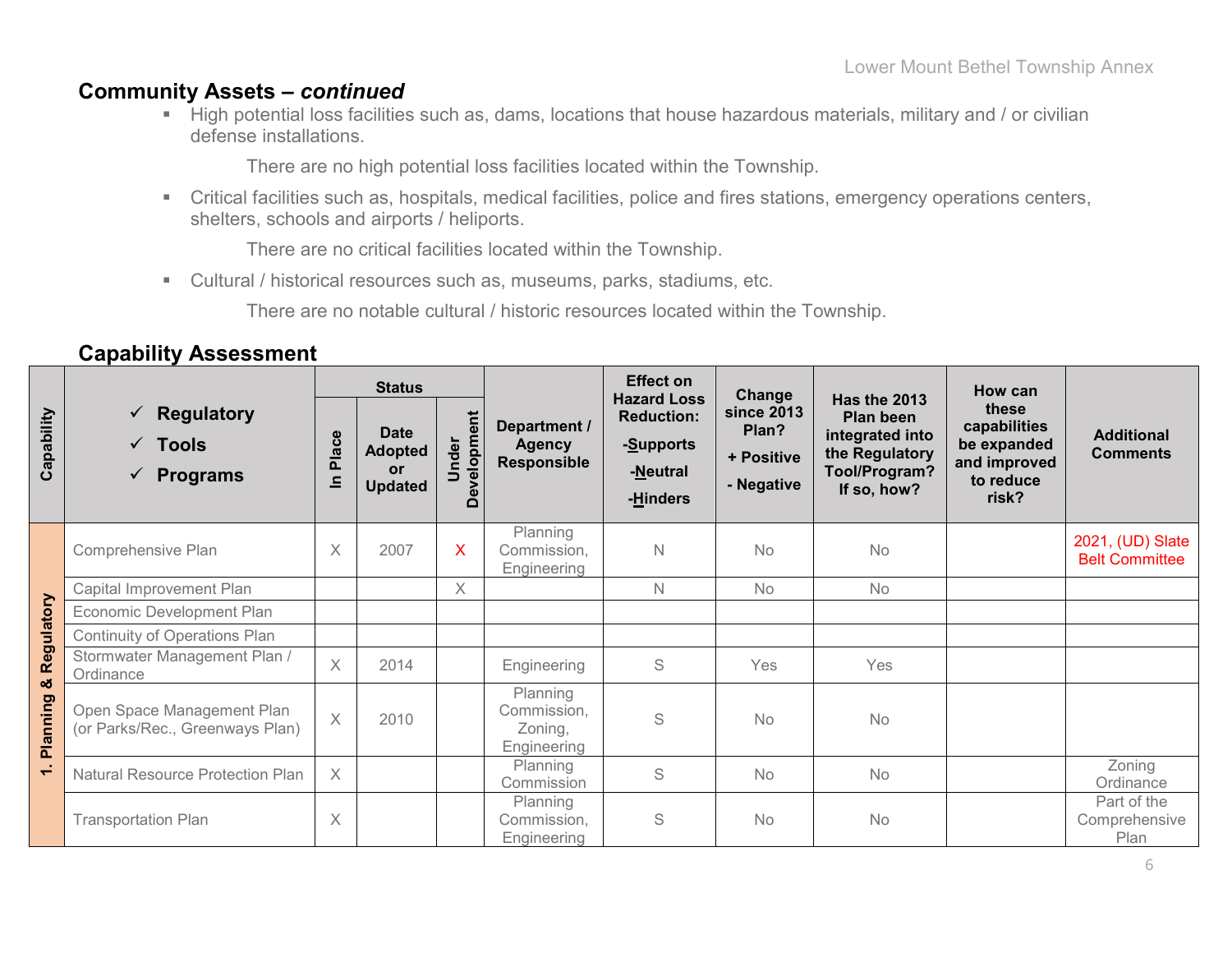|              |                                                                         | <b>Status</b>         |                                                       |                      |                                                   | <b>Effect on</b><br><b>Hazard Loss</b>                 |                                                               | <b>Has the 2013</b>                                                                              | <b>How can</b>                                                             |                                           |
|--------------|-------------------------------------------------------------------------|-----------------------|-------------------------------------------------------|----------------------|---------------------------------------------------|--------------------------------------------------------|---------------------------------------------------------------|--------------------------------------------------------------------------------------------------|----------------------------------------------------------------------------|-------------------------------------------|
| Capability   | Regulatory<br>✓<br><b>Tools</b><br>$\checkmark$<br><b>Programs</b><br>✓ | Place<br>$\equiv$     | <b>Date</b><br><b>Adopted</b><br>or<br><b>Updated</b> | Under<br>Development | Department /<br><b>Agency</b><br>Responsible      | <b>Reduction:</b><br>-Supports<br>-Neutral<br>-Hinders | <b>Change since</b><br>2013 Plan?<br>+ Positive<br>- Negative | Plan been<br>integrated<br>into the<br><b>Regulatory</b><br><b>Tool/Program</b><br>? If so, how? | these<br>capabilities<br>be expanded<br>and improved<br>to reduce<br>risk? | <b>Additional</b><br><b>Comments</b>      |
|              | <b>Historic Preservation Plan</b>                                       |                       |                                                       |                      |                                                   |                                                        |                                                               |                                                                                                  |                                                                            |                                           |
|              | Floodplain Management Plan                                              | $\times$              | 2014                                                  |                      | Floodplain<br>Administrator                       | S                                                      | Yes                                                           | Yes                                                                                              |                                                                            |                                           |
|              | <b>Farmland Preservation</b>                                            | $\times$              | 2010                                                  |                      | Planning<br>Commission &<br>Zoning                | S                                                      | <b>No</b>                                                     | No                                                                                               |                                                                            | CAPZO<br>Ordinance                        |
|              | <b>Evacuation Plan</b>                                                  |                       |                                                       |                      |                                                   |                                                        |                                                               |                                                                                                  |                                                                            |                                           |
|              | Disaster Recovery Plan                                                  |                       |                                                       |                      |                                                   |                                                        |                                                               |                                                                                                  |                                                                            |                                           |
| & Regulatory | <b>Hazard Mitigation Plan</b>                                           | $\boldsymbol{\times}$ | 11/2018                                               |                      | $\times$                                          | S                                                      | No                                                            | N/A                                                                                              |                                                                            | To be updated<br>in 2018                  |
|              | <b>Emergency Operations Plan</b>                                        | X                     | 9/2020                                                |                      | Administration                                    | S                                                      | $\ddot{}$                                                     | Yes                                                                                              |                                                                            |                                           |
| Planning     | <b>Zoning Regulations</b>                                               | X                     | 1971                                                  | X                    | Administration<br>/ Planning<br><b>Commission</b> | S                                                      | <b>No</b>                                                     | No                                                                                               |                                                                            | 2021, (UD)<br><b>Under</b><br>Development |
| ÷            | <b>Floodplain Regulations</b>                                           | $\times$              | 2014                                                  |                      | Floodplain<br>Administrator                       | $\mathbb S$                                            | Yes                                                           | Yes                                                                                              |                                                                            |                                           |
|              | <b>NFIP Participation</b>                                               | $\times$              | 2014                                                  |                      |                                                   | S                                                      | Yes                                                           | Yes                                                                                              |                                                                            |                                           |
|              | <b>Building Code</b>                                                    | $\times$              | 2004                                                  |                      | <b>Building Code</b><br>Official                  | S                                                      | <b>No</b>                                                     | No                                                                                               |                                                                            |                                           |
|              | Fire Code                                                               | $\times$              | 2004                                                  |                      | <b>Building Code</b><br>Official                  | S                                                      | <b>No</b>                                                     | No                                                                                               |                                                                            |                                           |
|              | Other                                                                   |                       |                                                       |                      |                                                   |                                                        |                                                               |                                                                                                  |                                                                            |                                           |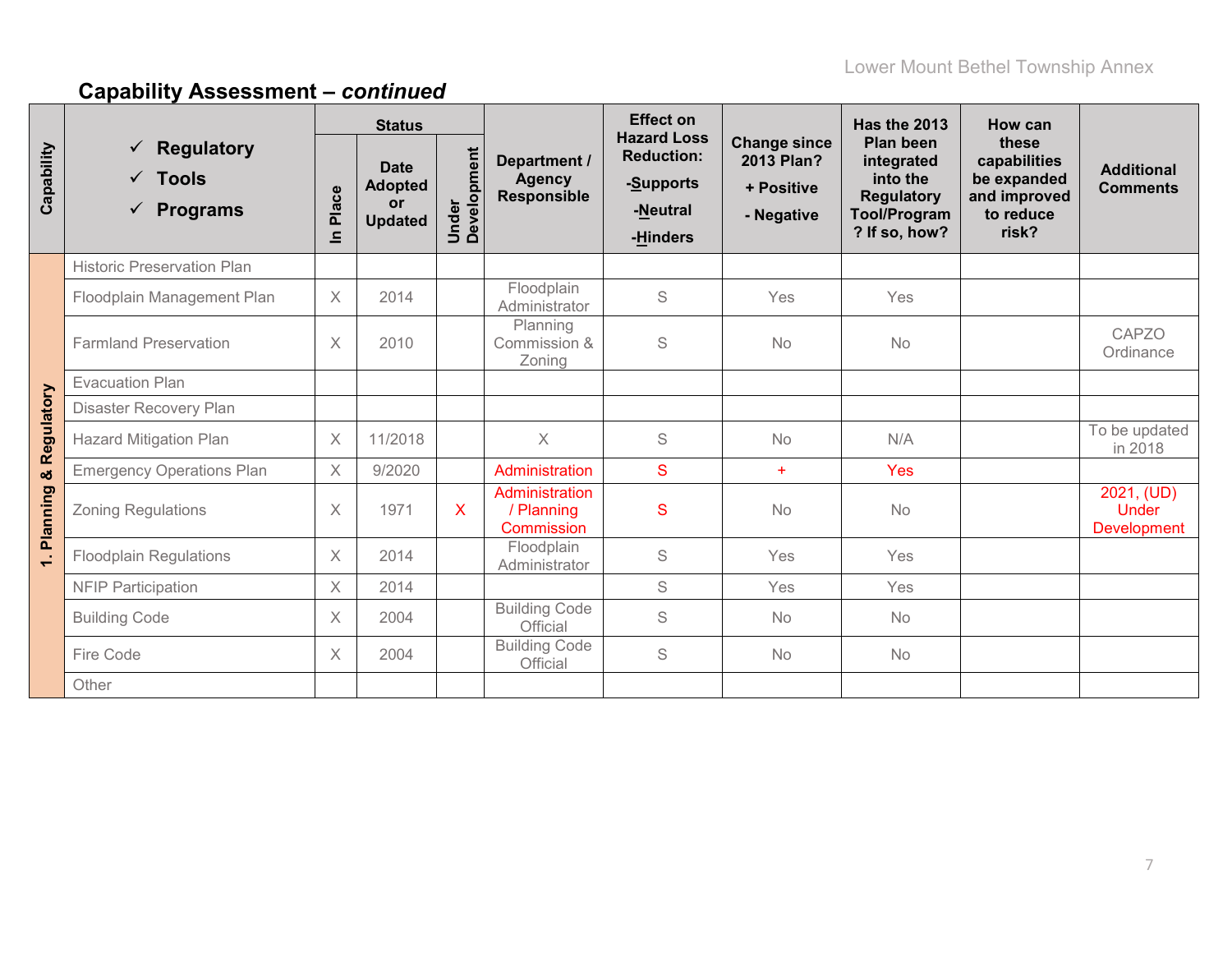| Capability                           | <b>Staff</b><br>$\checkmark$<br><b>Personnel</b><br><b>Resources</b>                                                             | <b>Yes</b> | <b>No</b> | Department /<br><b>Agency</b>                             | Change<br>since 2013<br>Plan?<br>+ Positive<br>- Negative | How can these<br>capabilities be<br>expanded and<br>improved to<br>reduce risk? | <b>Additional</b><br><b>Comments</b> |
|--------------------------------------|----------------------------------------------------------------------------------------------------------------------------------|------------|-----------|-----------------------------------------------------------|-----------------------------------------------------------|---------------------------------------------------------------------------------|--------------------------------------|
|                                      | Planners (with land use / land development knowledge)                                                                            | X          |           | Planning<br>Commission                                    | <b>No</b>                                                 |                                                                                 |                                      |
| Technology                           | Planners or engineers (with natural and / or human-caused hazards<br>knowledge)                                                  | $\times$   |           | Planning<br>Commission &<br>Engineering                   | <b>No</b>                                                 |                                                                                 |                                      |
| οð                                   | Engineers or professionals trained in building and / or infrastructure<br>construction practices (including building inspectors) | $\times$   |           | <b>Building Code</b><br>Official & Building<br>Inspectors | <b>No</b>                                                 |                                                                                 |                                      |
|                                      | <b>Emergency Manager</b>                                                                                                         | $\times$   |           | Fire Chief                                                | <b>No</b>                                                 |                                                                                 |                                      |
|                                      | Floodplain administrator / manager                                                                                               | $\times$   |           | Engineering                                               | <b>No</b>                                                 |                                                                                 |                                      |
|                                      | Land surveyors                                                                                                                   | $\times$   |           | Engineering                                               | <b>No</b>                                                 |                                                                                 |                                      |
|                                      | Staff familiar with the hazards of the community                                                                                 | X          |           | Planning                                                  | <b>No</b>                                                 |                                                                                 |                                      |
| Administrative<br>$\dot{\mathbf{v}}$ | Personnel skilled in Geographical Information Systems (GIS) and / or<br>FEMA's HAZUS program                                     | $\times$   |           | Engineering                                               | No                                                        |                                                                                 |                                      |
|                                      | Grant writers or fiscal staff to handle large / complex grants                                                                   | $\times$   |           | Administration                                            | <b>No</b>                                                 |                                                                                 |                                      |
|                                      | Other                                                                                                                            |            |           |                                                           |                                                           |                                                                                 |                                      |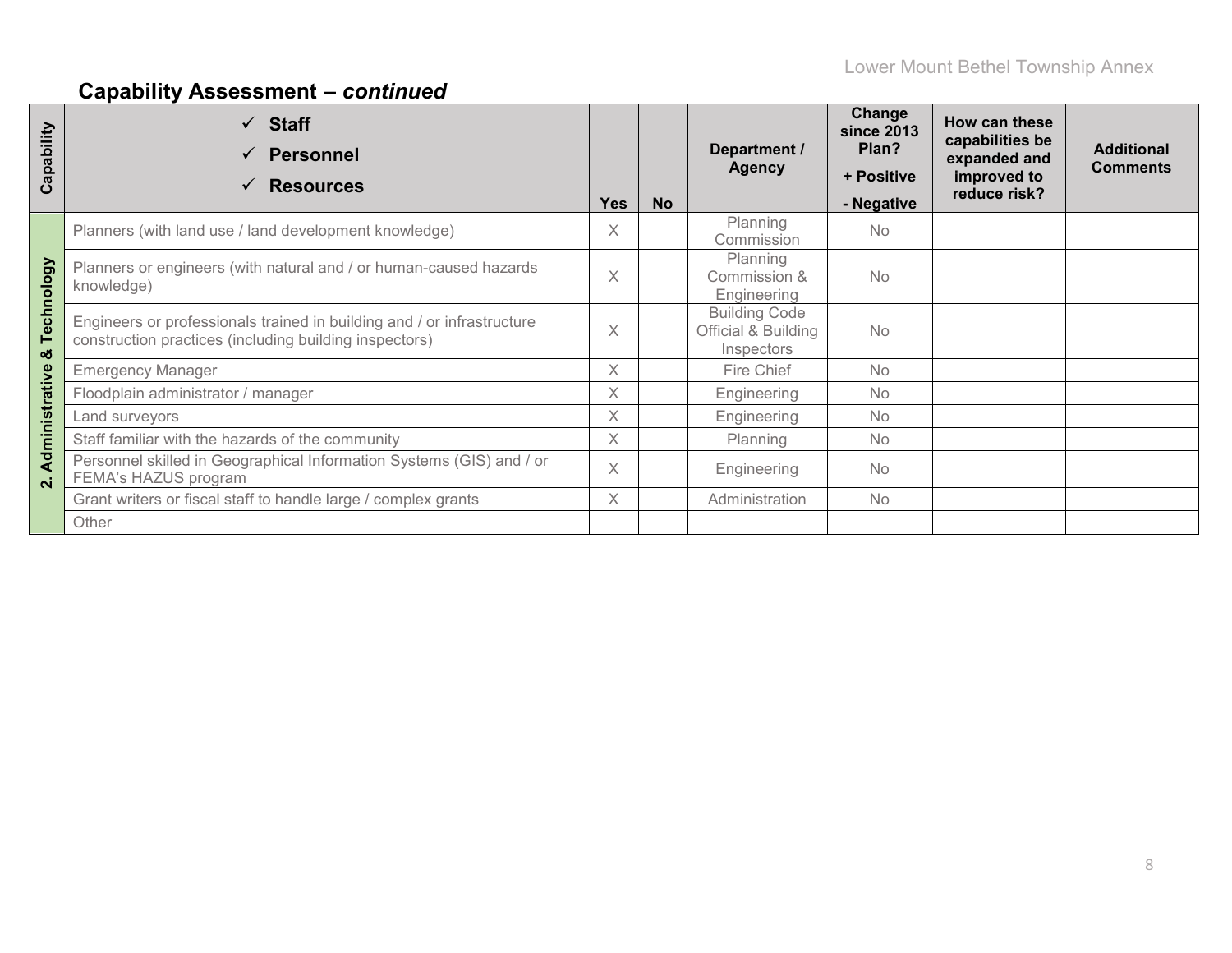| Capability                        |                                                         | Yes               | <b>No</b> | Department /<br><b>Agency</b> | <b>Change since</b><br>2013 Plan?<br>+ Positive<br>- Negative | How can these<br>capabilities be<br>expanded and<br>improved to<br>reduce risk? | <b>Additional</b><br><b>Comments</b> |
|-----------------------------------|---------------------------------------------------------|-------------------|-----------|-------------------------------|---------------------------------------------------------------|---------------------------------------------------------------------------------|--------------------------------------|
|                                   | Capital improvement programming                         | $\checkmark$<br>∧ |           | Administration                | No.                                                           |                                                                                 |                                      |
| <b>S</b>                          | <b>Community Development Block Grants (CDBG)</b>        | X.                |           | Administration                | No                                                            |                                                                                 |                                      |
| $\epsilon$<br>Б                   | Special purposes taxes                                  | X.                |           | Administration                | No                                                            |                                                                                 |                                      |
| $\Omega$<br>$\boldsymbol{\omega}$ | Gas / Electricity utility fees                          |                   | Χ         |                               |                                                               |                                                                                 |                                      |
| ၕိ                                | Water / Sewer fees                                      |                   | Χ         |                               |                                                               |                                                                                 |                                      |
| Cial                              | Stormwater utility fees                                 |                   | X         |                               |                                                               |                                                                                 |                                      |
| Finan                             | Development impact fees                                 |                   | $\times$  |                               |                                                               |                                                                                 |                                      |
|                                   | General obligation, revenue, and / or special tax bonds |                   | $\times$  |                               |                                                               |                                                                                 |                                      |
| က                                 | Partnering arrangements or intergovernmental agreements | X.                |           | Administration                | <b>No</b>                                                     |                                                                                 |                                      |
|                                   | Other                                                   |                   |           |                               |                                                               |                                                                                 |                                      |

| ability<br>Cap          | Program<br>$\checkmark$<br>Organization                                                                                                                           | <b>Yes</b> | <b>No</b> | Department /<br><b>Agency</b>                                            | <b>Change since</b><br>2013 Plan?<br>+ Positive<br>- Negative | How can these<br>capabilities be<br>expanded and<br>improved to<br>reduce risk? | <b>Additional</b><br><b>Comments</b> |
|-------------------------|-------------------------------------------------------------------------------------------------------------------------------------------------------------------|------------|-----------|--------------------------------------------------------------------------|---------------------------------------------------------------|---------------------------------------------------------------------------------|--------------------------------------|
|                         | <b>Firewise Communities Certification</b>                                                                                                                         |            | X         |                                                                          |                                                               |                                                                                 |                                      |
|                         | <b>StormReady Certification</b>                                                                                                                                   |            | $\times$  |                                                                          |                                                               |                                                                                 |                                      |
|                         | Natural disaster or safety-related school programs                                                                                                                |            | X         |                                                                          |                                                               |                                                                                 |                                      |
| utreach<br>$\circ$<br>ಯ | Ongoing public education or information programs such as,<br>responsible water use, fire safety, household preparedness, and<br>environmental education.          | X          |           | Board of<br>Supervisors,<br>Administration,<br>Planning &<br>Engineering | <b>No</b>                                                     |                                                                                 |                                      |
| Education               | Public-private partnership initiatives addressing disaster related<br>issues.                                                                                     |            | $\times$  |                                                                          |                                                               |                                                                                 |                                      |
| $\blacktriangledown$    | Local citizen groups or non-profit organizations focused on<br>environmental protection, emergency preparedness, access and<br>functional needs populations, etc. | X          |           | Environmental<br><b>Advisory</b><br>Committee,<br><b>EMC</b>             | <b>No</b>                                                     |                                                                                 |                                      |
|                         | Other                                                                                                                                                             |            |           |                                                                          |                                                               |                                                                                 |                                      |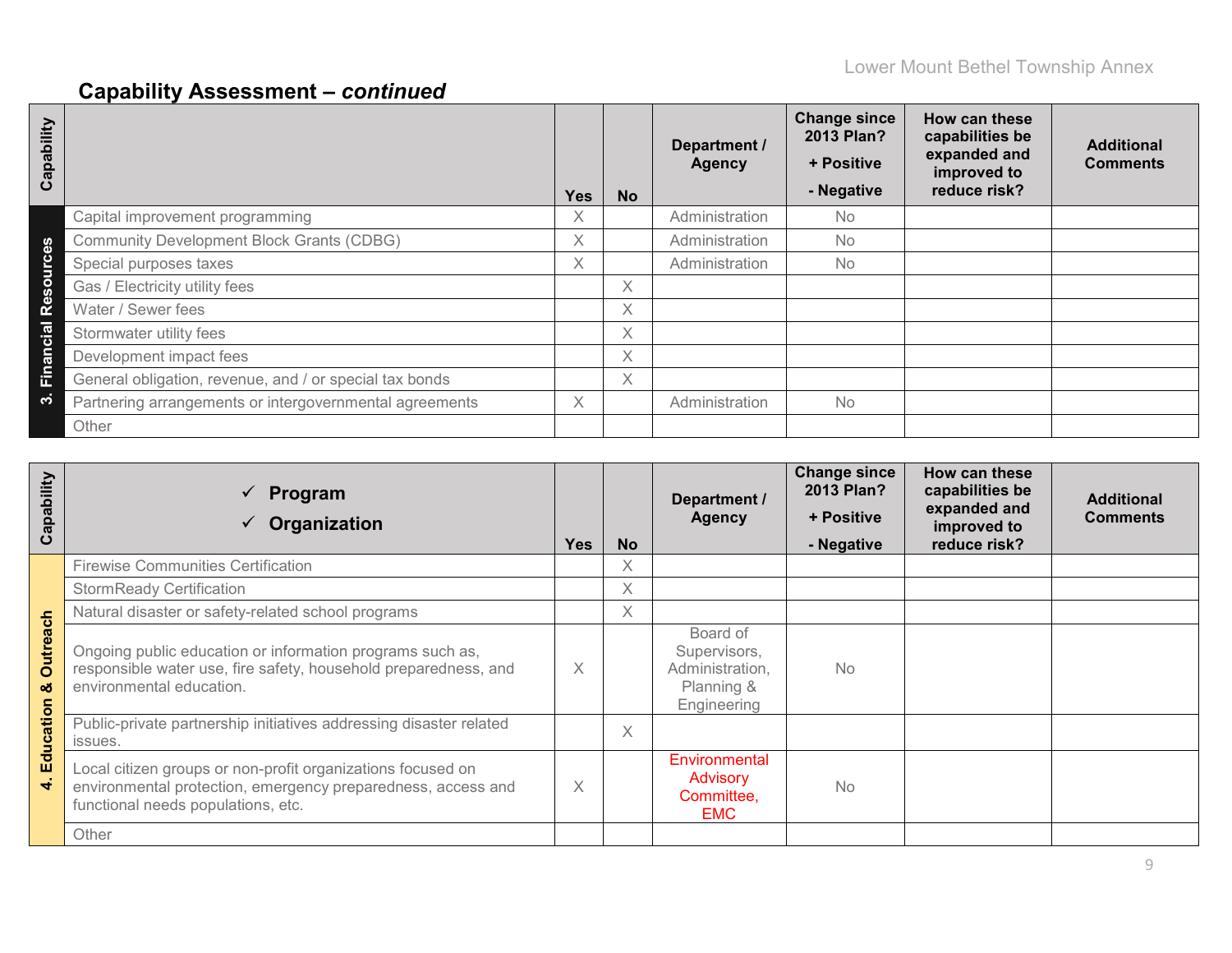| E<br>ᄒ               |                                | <b>Degree of Capability</b> |                 |      | <b>Change since the 2013 Hazard</b><br><b>Mitigation Plan?</b> | <b>Additional Comments</b> |
|----------------------|--------------------------------|-----------------------------|-----------------|------|----------------------------------------------------------------|----------------------------|
| <u>թզ</u><br>ပိ      |                                | Limited                     | <b>Moderate</b> | High | If so, how?                                                    |                            |
|                      | <b>Planning and Regulatory</b> |                             | X               |      | No change                                                      |                            |
| nent<br>Self<br>essm | Administrative and Technical   |                             |                 | Χ    | No change                                                      |                            |
| <u> 8</u>            | Financial                      |                             |                 |      |                                                                |                            |
| ⋖                    | <b>Education and Outreach</b>  |                             | Χ               |      | No change                                                      |                            |

## **Known or Anticipated Future Development / Redevelopment**

| Development /<br><b>Property Name</b> | <b>Type of Development</b> | <b>Number of Structures</b> | Location | <b>Known Hazard Zone</b> | <b>Description / Status</b> |
|---------------------------------------|----------------------------|-----------------------------|----------|--------------------------|-----------------------------|
| No record of future<br>development    | N/A                        | N/A                         | N/A      | N/A                      | N/A                         |

## **Natural & Non-Natural Event History Specific to Lower Mount Bethel Township**

| Type of Event and Date(s)               | <b>FEMA Disaster #</b><br>(if applicable) | Local Damage(s) or Loss(es)                                                |
|-----------------------------------------|-------------------------------------------|----------------------------------------------------------------------------|
| Pennsylvania COVID-19 Pandemic - 1/2020 | DR-4506-PA                                | Emergency Protective measures to combat COVID-19 Pandemic.                 |
| Remnants of Hurricane Ida               | DR-4618-PA                                | Assistance to eligible individuals and families affected by this disaster. |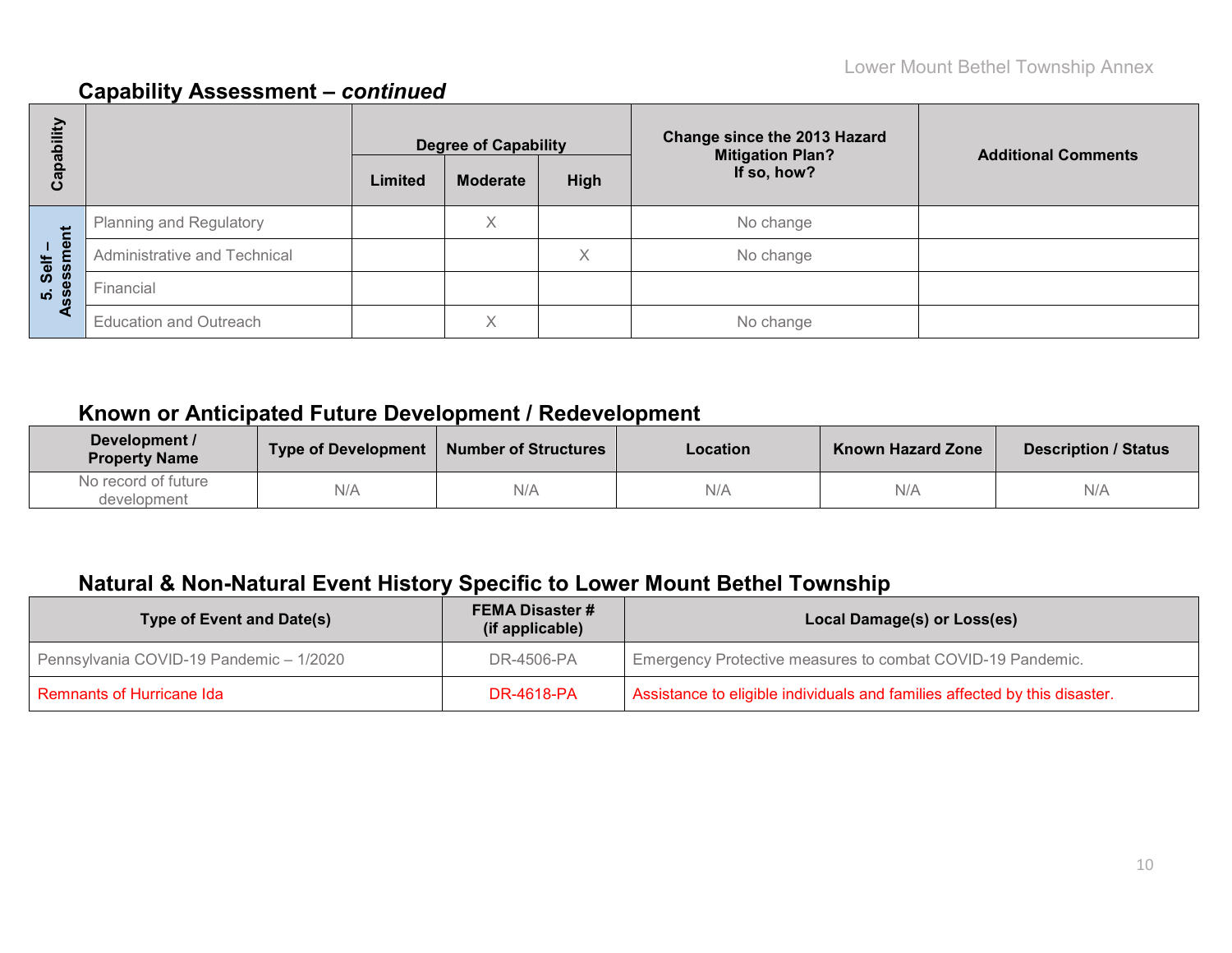# **2013 Municipal Action Plan Status**

|              |                                                                                                                                                                                                                                                                                                                                                                                                                                                                                                       |                                 |                          | <b>Status</b> |           |              |                                                                                                                                                                                                                                                                                                                                                                                                                                                                                                                                                                                                                                                                                                                                                                                                                                                                                                                                                                                                                                                                                                                                                                                                                                                                                                                                                                                                                                                                                                   |  |  |
|--------------|-------------------------------------------------------------------------------------------------------------------------------------------------------------------------------------------------------------------------------------------------------------------------------------------------------------------------------------------------------------------------------------------------------------------------------------------------------------------------------------------------------|---------------------------------|--------------------------|---------------|-----------|--------------|---------------------------------------------------------------------------------------------------------------------------------------------------------------------------------------------------------------------------------------------------------------------------------------------------------------------------------------------------------------------------------------------------------------------------------------------------------------------------------------------------------------------------------------------------------------------------------------------------------------------------------------------------------------------------------------------------------------------------------------------------------------------------------------------------------------------------------------------------------------------------------------------------------------------------------------------------------------------------------------------------------------------------------------------------------------------------------------------------------------------------------------------------------------------------------------------------------------------------------------------------------------------------------------------------------------------------------------------------------------------------------------------------------------------------------------------------------------------------------------------------|--|--|
|              | <b>Existing Mitigation Action</b><br>(from 2013 Hazard Mitigation Plan)                                                                                                                                                                                                                                                                                                                                                                                                                               | No Progress <i>i</i><br>Unknown | Progress<br>$\mathbf{a}$ | Continuous    | Completed | Discontinued | <b>Additional Comments</b>                                                                                                                                                                                                                                                                                                                                                                                                                                                                                                                                                                                                                                                                                                                                                                                                                                                                                                                                                                                                                                                                                                                                                                                                                                                                                                                                                                                                                                                                        |  |  |
| $\mathbf{1}$ | Retrofit structures located in hazard-prone areas to protect structures<br>from future damage, with repetitive loss and severe repetitive loss<br>properties as priority.<br>Phase 1: Identify appropriate candidates for retrofitting based on cost-<br>effectiveness versus relocation.<br>Phase 2: Where retrofitting is determined to be a viable option, work with<br>property owners toward implementation of that action based on available<br>funding from FEMA and local match availability. |                                 |                          | $\times$      | $\times$  |              | A number of hazard prone areas within the<br>municipality were identified (Phase 1) & addressed<br>(Phase 2):<br>1. Along Little Creek Road, north of SR 611 - In<br>2008, the roadway was repaired and the<br>streambank was stabilized and fortified against<br>future damage.<br>2. Along the roadway adjacent to Mud Run Creek -<br>The roadway was relocated and repaired.<br>3. Properties adjacent to the Delaware River along<br>Del Haven Road, Foul Rift Road, Depues Ferry<br>Road, Belvidere-Martin's Creek Highway at<br>Riverton Road, and the 1st Terrace of Hillendale<br>Road - Retrofitting discussions are ongoing.<br>4. Properties adjacent to Martin's Creek along Ann<br>Street - Retrofitting discussions are ongoing.<br>5. Properties adjacent to the Little Martin's Creek<br>along Lower Little Creek Road - Retrofitting<br>discussions are ongoing.<br>6. Culverts near the intersection of Upper Mud Run<br>Road and Richard Garr Road - Culverts were<br>installed, replaced and repaired as needed in 2008.<br>7. Mudslide risk near the intersection of SR 611<br>and Ann Street - Soil stabilization was completed in<br>order to prevent future damage from mudslides.<br>8. The roadway and streambed along Alpha<br>Avenue - The roadway and streambed were<br>repaired in 2012. Added X to Completed because<br>of completed projects listed above; kept X in<br>Continuous because action is also ongoing. Action<br>carried through to 2018 Action Plan. |  |  |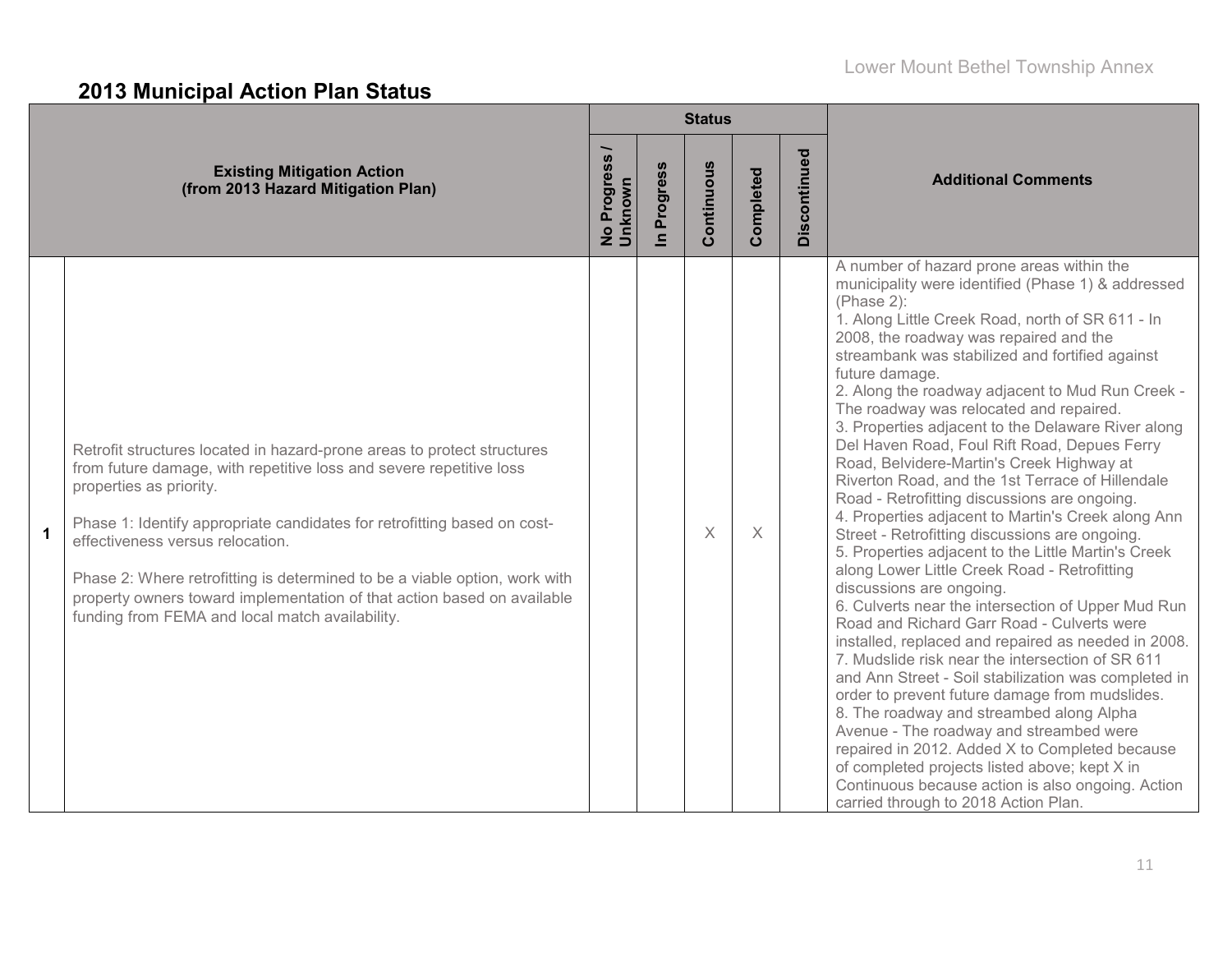# **2013 Municipal Action Plan Status –** *continued*

|                         |                                                                                                                                                                                                                                                                                                                                                                                                                                                                                                                                                                                                                                                                                                                                                                                                                                                                                                                                                                                                                                                          |                          |                          | <b>Status</b> |           |              |                                                                                                                                                                                                                                                               |  |
|-------------------------|----------------------------------------------------------------------------------------------------------------------------------------------------------------------------------------------------------------------------------------------------------------------------------------------------------------------------------------------------------------------------------------------------------------------------------------------------------------------------------------------------------------------------------------------------------------------------------------------------------------------------------------------------------------------------------------------------------------------------------------------------------------------------------------------------------------------------------------------------------------------------------------------------------------------------------------------------------------------------------------------------------------------------------------------------------|--------------------------|--------------------------|---------------|-----------|--------------|---------------------------------------------------------------------------------------------------------------------------------------------------------------------------------------------------------------------------------------------------------------|--|
|                         | <b>Existing Mitigation Action</b><br>(from 2013 Hazard Mitigation Plan)                                                                                                                                                                                                                                                                                                                                                                                                                                                                                                                                                                                                                                                                                                                                                                                                                                                                                                                                                                                  | No Progress /<br>Unknown | Progress<br>$\mathbf{a}$ | Continuous    | Completed | Discontinued | <b>Additional Comments</b>                                                                                                                                                                                                                                    |  |
| $\overline{\mathbf{2}}$ | Purchase, or relocate structures located in hazard- prone areas to protect<br>structures from future damage, with repetitive loss and severe repetitive<br>loss properties as priority.<br>Phase 1: Identify appropriate candidates for relocation based on cost<br>effectiveness versus retrofitting.<br>Phase 2: Where relocation is determined to be a viable option, work with<br>property owners toward implementation of that action based on available<br>funding from FEMA and local match availability.                                                                                                                                                                                                                                                                                                                                                                                                                                                                                                                                         |                          |                          |               |           | $\times$     | The Township does not have plans to purchase or<br>relocate any structures located in hazard-prone<br>areas at this time.<br>Moved X from Completed to Discontinued because<br>no projects were completed. Action carried through<br>to the 2018 Action Plan. |  |
| $\mathbf{3}$            | Maintain compliance with and good-standing in the NFIP including<br>adoption and enforcement of floodplain management requirements (e.g.<br>regulating all new and substantially improved construction in Special<br>Hazard Flood Areas), floodplain identification and mapping, and flood<br>insurance outreach to the community.<br>Further, continue to meet and/or exceed the minimum NFIP standards<br>and criteria through the following NFIP- related continued compliance<br>actions identified below.                                                                                                                                                                                                                                                                                                                                                                                                                                                                                                                                           |                          |                          | X             |           |              | The Township has maintained compliance with and<br>good standing in the NFIP. They adopted the<br>floodplain management plan with their revised<br>flood management ordinance in 2014.                                                                        |  |
| $\overline{\mathbf{4}}$ | Conduct and facilitate community and public education and outreach for<br>residents and businesses to include, but not be limited to, the following to<br>promote and effect natural hazard risk reduction:<br>- Provide and maintain links to the HMP website, and regularly post<br>notices on the County/municipal homepage(s) referencing the HMP<br>webpages.<br>- Prepare and distribute informational letters to flood vulnerable property<br>owners and neighborhood associations, explaining the availability of<br>mitigation grant funding to mitigate their properties, and instructing them<br>on how they can learn more and implement mitigation.<br>- Use email notification systems and newsletters to better educate the<br>public on flood insurance, the availability of mitigation grant funding, and<br>personal natural hazard risk reduction measures.<br>- Work with neighborhood associations, civic and business groups to<br>disseminate information on flood insurance and the availability of<br>mitigation grant funding. |                          | X                        |               |           |              | The Township is in the process of updating their<br>website to include links to pertinent Hazard<br>Mitigation information and updated floodplain<br>maps.                                                                                                    |  |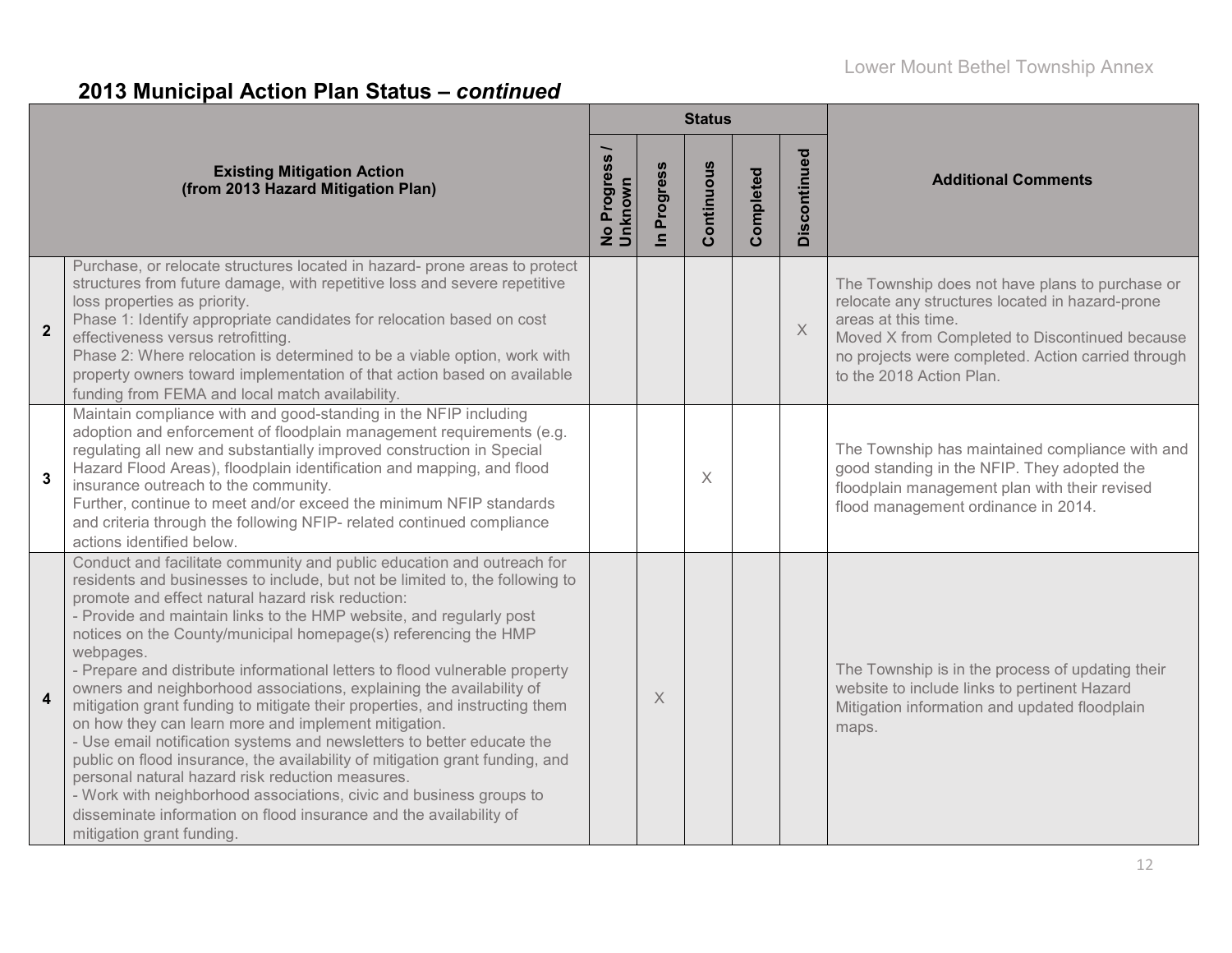# **2013 Municipal Action Plan Status –** *continued*

|                |                                                                                                                                                                                                                                                                                                                                                                                               |                                  |                            | <b>Status</b> |           |              |                                                                                                                                                                                                                                                                                        |  |  |
|----------------|-----------------------------------------------------------------------------------------------------------------------------------------------------------------------------------------------------------------------------------------------------------------------------------------------------------------------------------------------------------------------------------------------|----------------------------------|----------------------------|---------------|-----------|--------------|----------------------------------------------------------------------------------------------------------------------------------------------------------------------------------------------------------------------------------------------------------------------------------------|--|--|
|                | <b>Existing Mitigation Action</b><br>(from 2013 Hazard Mitigation Plan)                                                                                                                                                                                                                                                                                                                       | Progress<br>No Progre<br>Unknown | Progress<br>$\blacksquare$ | Continuous    | Completed | Discontinued | <b>Additional Comments</b>                                                                                                                                                                                                                                                             |  |  |
| $5\phantom{1}$ | Begin the process to adopt higher regulatory standards to manage flood<br>risk (i.e. increased freeboard, cumulative substantial<br>damage/improvements).                                                                                                                                                                                                                                     |                                  | $\times$                   |               | $\times$  |              | The Township last adopted higher regulatory<br>standards to manage flood risk in their floodplain<br>management ordinance revised in 2014. The<br>process is ongoing.<br>Added X to Completed because ordinance revised<br>in 2014; action carried through to the 2018 Action<br>Plan. |  |  |
| 6              | Determine if a Community Assistance Visit (CAV) or Community<br>Assistance Contact (CAC) is needed, and schedule if needed.                                                                                                                                                                                                                                                                   |                                  | X                          |               |           |              | It has been determined that the Township is not in<br>need of a Community Assistance Visit at this time.<br>LVPC: Changed from Completed to In Progress                                                                                                                                |  |  |
| $\overline{7}$ | Have designated NFIP Floodplain Administrator (FPA) become a<br>Certified Floodplain Manager through the ASFPM, and pursue relevant<br>continuing education training such as FEMA Benefit-Cost Analysis.                                                                                                                                                                                      |                                  | $\times$                   |               |           |              | The Township appointed Justin Coyle, Township<br>Engineer, as the NFIP Floodplain Administrator.<br>Justin is pursuing to become a Certified Floodplain<br>Manager.                                                                                                                    |  |  |
| 8              | Participate in the Community Rating System (CRS) to further manage<br>flood risk and reduce flood insurance premiums for NFIP policyholders.<br>This shall start with the submission to FEMA-DHS of a Letter of Intent to<br>join CRS, followed by the completion and submission of an application to<br>the program once the community's current compliance with the NFIP is<br>established. | $\times$                         |                            |               |           |              | Unknown                                                                                                                                                                                                                                                                                |  |  |
| 9              | Archive elevation certificates                                                                                                                                                                                                                                                                                                                                                                | $\times$                         |                            |               |           |              | Unknown                                                                                                                                                                                                                                                                                |  |  |
| 10             | Continue to support the implementation, monitoring,<br>maintenance, and updating of this Plan, as defined in Section 7.0                                                                                                                                                                                                                                                                      |                                  |                            | X             |           |              | The Township, in coordination with the appointed<br>Floodplain Administrator, are working to continue<br>to support the implementation, monitoring,<br>maintenance, and updating of this plan.                                                                                         |  |  |
| 11             | Complete the ongoing updates of the Comprehensive Emergency<br><b>Management Plans</b>                                                                                                                                                                                                                                                                                                        |                                  |                            |               | X         |              | The Township's Emergency Management Plan was<br>last updated in March 2017.<br>Action carried through to the 2018 Action Plan.                                                                                                                                                         |  |  |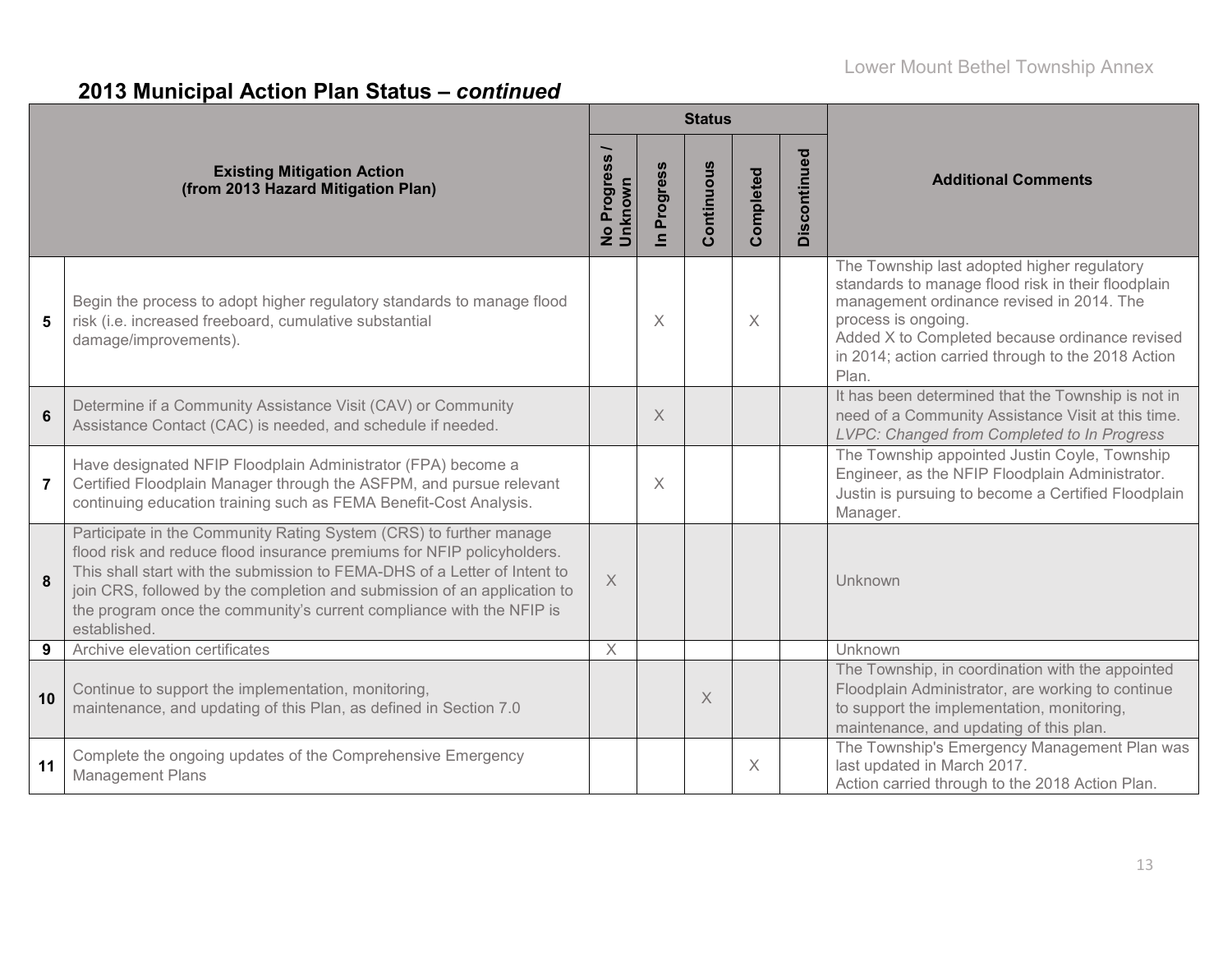## **2013 Municipal Action Plan Status –** *continued*

|    |                                                                                                                                                                                                                                                                                            |                       |                 | <b>Status</b> |           |              |                                                                                                                                                                                                                                                 |  |  |
|----|--------------------------------------------------------------------------------------------------------------------------------------------------------------------------------------------------------------------------------------------------------------------------------------------|-----------------------|-----------------|---------------|-----------|--------------|-------------------------------------------------------------------------------------------------------------------------------------------------------------------------------------------------------------------------------------------------|--|--|
|    | <b>Existing Mitigation Action</b><br>(from 2013 Hazard Mitigation Plan)                                                                                                                                                                                                                    | ë,<br>Jnknown<br>Prog | <b>Progress</b> | ontinuous     | Completed | Discontinued | <b>Additional Comments</b>                                                                                                                                                                                                                      |  |  |
| 12 | Create/enhance/ maintain mutual aid agreements with neighboring<br>communities for continuity of operations.                                                                                                                                                                               |                       | $\times$        |               |           |              | The Township is working towards the<br>enhancement of mutual aid agreements with<br>surrounding fire, police and emergency response<br>entities to ensure continuity of operations.                                                             |  |  |
| 13 | Identify and develop agreements with entities that can provide support<br>with FEMA/PEMA paperwork after disasters; qualified damage<br>assessment personnel - Improve post-disaster capabilities - damage<br>assessment; FEMA/PEMA paperwork compilation, submissions, record-<br>keeping |                       |                 |               | X         |              | The Township engineer is capable of filling out<br>FEMA/PEMA paperwork and compiling<br>submissions if necessary. Qualified damage<br>assessment personnel can be contracted if<br>required.<br>Action carried through to the 2018 Action Plan. |  |  |
| 14 | Work with regional agencies (i.e. County and PEMA) to help develop<br>damage assessment capabilities at the local level through such things as<br>training programs, certification of qualified individuals (e.g. code officials,<br>floodplain managers, engineers).                      |                       | X               |               |           |              | As discussed in Part 7, the Township is working<br>with regional agencies to train and certify<br>personnel.                                                                                                                                    |  |  |

**Notes:**

**1.** Actions not carried through to the 2018 Action Plan are so noted.

**2.** To maintain National Flood Insurance Program (NFIP) compliance, actions related to the NFIP were carried through to the 2018 Action Plan even if identified by the municipality as completed.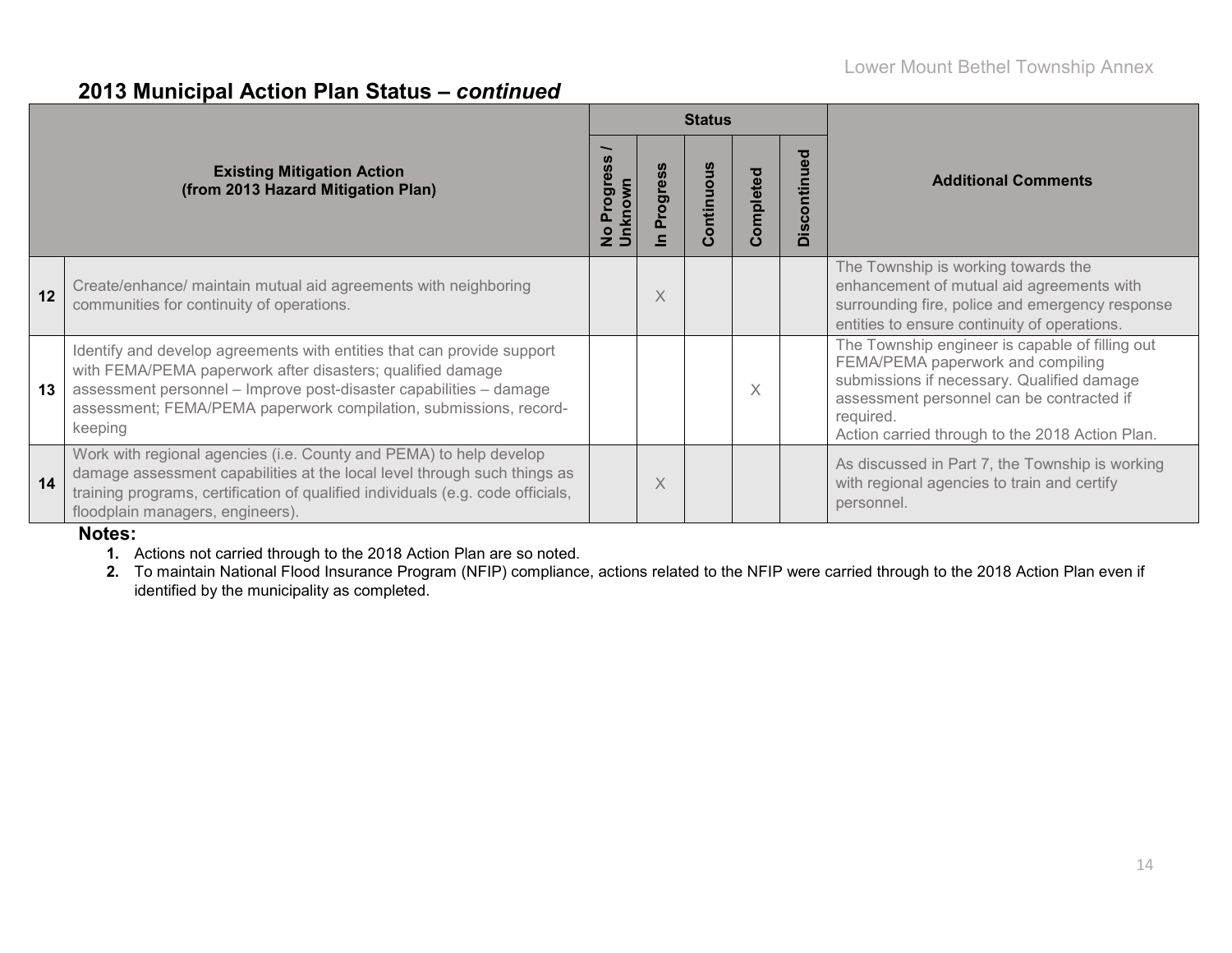# **2018 Mitigation Action Plan**

|                | <b>Mitigation Action</b>                                                                                                                                                                                                                                                                                                                                                                                                                                                                                                              | <b>Mitigation</b><br><b>Technique</b><br><b>Category</b> | Hazard(s)<br><b>Addressed</b>                                      | <b>Priority</b><br>(H/M/L) | <b>Estimated</b><br>Cost | <b>Potential</b><br><b>Funding</b>                                                                                | <b>Lead Agency</b><br>/ Department                                                                                           | Implementation<br><b>Schedule</b>      | <b>Applies to</b><br>New and / or<br><b>Existing</b><br><b>Structures</b> |
|----------------|---------------------------------------------------------------------------------------------------------------------------------------------------------------------------------------------------------------------------------------------------------------------------------------------------------------------------------------------------------------------------------------------------------------------------------------------------------------------------------------------------------------------------------------|----------------------------------------------------------|--------------------------------------------------------------------|----------------------------|--------------------------|-------------------------------------------------------------------------------------------------------------------|------------------------------------------------------------------------------------------------------------------------------|----------------------------------------|---------------------------------------------------------------------------|
| $\mathbf{1}$   | Retrofit structures located in hazard-<br>prone areas to protect structures<br>from future damage, with repetitive<br>loss and severe repetitive loss<br>properties as priority.<br>Phase 1: Identify appropriate<br>candidates for retrofitting based on<br>cost-effectiveness versus relocation.<br>Phase 2: Where retrofitting is<br>determined to be a viable option,<br>work with property owners toward<br>implementation of that action based<br>on available funding from FEMA and<br>local match availability.               | Structure &<br>Infrastructure                            | Flood,<br>Windstorm/<br>Tornado,<br>Winter<br>Storm,<br>Earthquake | Medium-<br><b>High</b>     | High                     | <b>FEMA</b><br>Mitigation<br>Grant<br>Programs<br>and local<br>budget (or<br>property<br>owner) for<br>cost share | Municipality<br>(via Municipal<br>Engineer/NFIP<br>Floodplain<br>Administrator)<br>with support<br>from PEMA,<br><b>FEMA</b> | Long-term<br>(depending on<br>funding) | Existing                                                                  |
| $\overline{2}$ | Purchase, or relocate structures<br>located in hazard- prone areas to<br>protect structures from future<br>damage, with repetitive loss and<br>severe repetitive loss properties as<br>priority.<br>Phase 1: Identify appropriate<br>candidates for relocation based on<br>cost-effectiveness versus retrofitting.<br>Phase 2: Where relocation is<br>determined to be a viable option,<br>work with property owners toward<br>implementation of that action based<br>on available funding from FEMA and<br>local match availability. | Structure &<br>Infrastructure                            | Flood                                                              | Medium-<br><b>High</b>     | <b>High</b>              | <b>FEMA</b><br>Mitigation<br>Grant<br>Programs<br>and local<br>budget (or<br>property<br>owner) for<br>cost share | Municipality<br>(via Municipal<br>Engineer/NFIP<br>Floodplain<br>Administrator)<br>with support<br>from PEMA,<br><b>FEMA</b> | Long-term<br>(depending on<br>funding) | Existing                                                                  |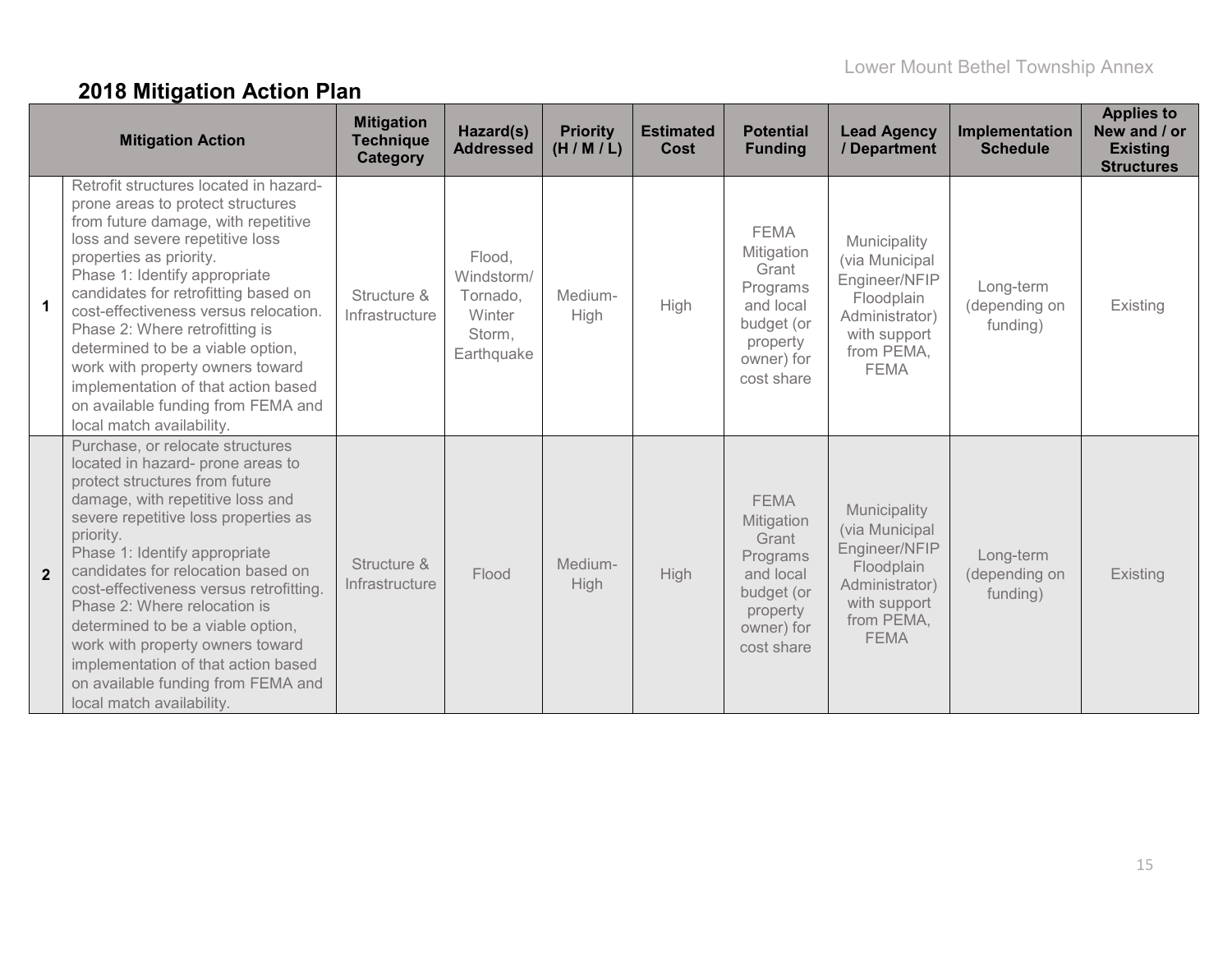|   | <b>Mitigation Action</b>                                                                                                                                                                                                                                                                                                                                                                                                                                                                                                            | <b>Mitigation</b><br><b>Technique</b><br>Category | Hazard(s)<br><b>Addressed</b>                       | <b>Priority</b><br>(H/M/L) | <b>Estimated</b><br>Cost | <b>Potential</b><br><b>Funding</b> | <b>Lead Agency</b><br>/ Department                                                                                               | Implementation<br><b>Schedule</b> | <b>Applies to</b><br>New and / or<br><b>Existing</b><br><b>Structures</b> |
|---|-------------------------------------------------------------------------------------------------------------------------------------------------------------------------------------------------------------------------------------------------------------------------------------------------------------------------------------------------------------------------------------------------------------------------------------------------------------------------------------------------------------------------------------|---------------------------------------------------|-----------------------------------------------------|----------------------------|--------------------------|------------------------------------|----------------------------------------------------------------------------------------------------------------------------------|-----------------------------------|---------------------------------------------------------------------------|
| 3 | Maintain compliance with and good<br>standing in the NFIP including<br>adoption and enforcement of<br>floodplain management<br>requirements (e.g. regulating all new<br>and substantially improved<br>construction in Special Hazard Flood<br>Areas), floodplain identification and<br>mapping, and flood insurance<br>outreach to the community. Further,<br>continue to meet and/or exceed the<br>minimum NFIP standards and<br>criteria through the following NFIP-<br>related continued compliance<br>actions identified below. | Local plans<br>X,<br><b>Regulations</b>           | Flood,<br>Windstorm/<br>Tornado.<br>Winter<br>Storm | <b>High</b>                | $Low -$<br>Medium        | Local<br><b>Budget</b>             | Municipality<br>(via Municipal<br>Engineer/NFIP<br>Floodplain<br>Administrator)<br>with support<br>from PEMA.<br><b>ISO FEMA</b> | Ongoing                           | New &<br>Existing                                                         |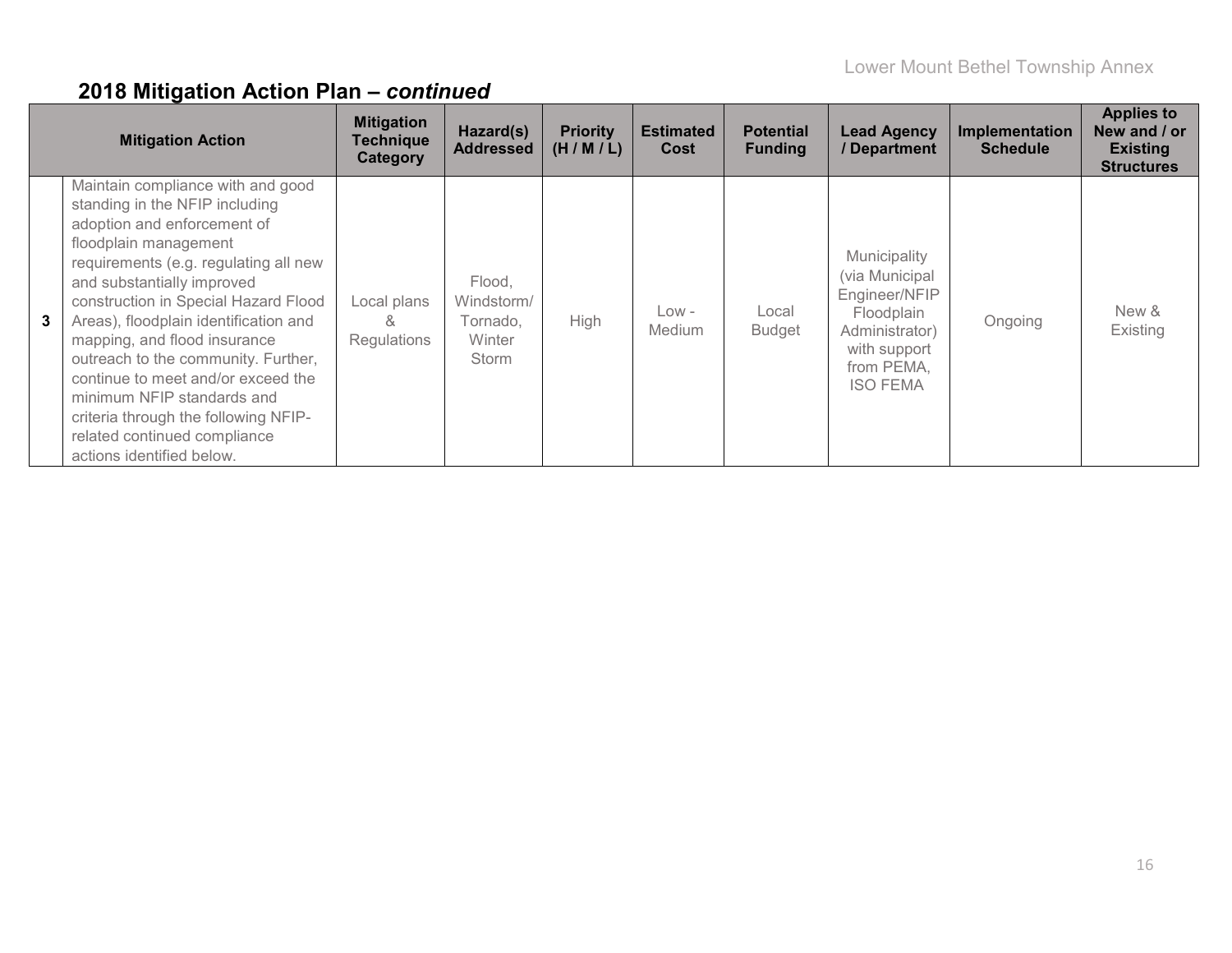| <b>Mitigation Action</b>                                                                                                                                                                                                                                                                                                                                                                                                                                                                                                                                                                                                                                                                                                                                                                                                                                                                                                                                                                                                                                                                           | <b>Mitigation</b><br><b>Technique</b><br><b>Category</b> | Hazard(s)<br><b>Addressed</b> | <b>Priority</b><br>(H/M/L) | <b>Estimated</b><br>Cost | <b>Potential</b><br><b>Funding</b> | <b>Lead Agency</b><br>/ Department                                       | Implementation<br><b>Schedule</b> | <b>Applies to</b><br>New and / or<br><b>Existing</b><br><b>Structures</b> |
|----------------------------------------------------------------------------------------------------------------------------------------------------------------------------------------------------------------------------------------------------------------------------------------------------------------------------------------------------------------------------------------------------------------------------------------------------------------------------------------------------------------------------------------------------------------------------------------------------------------------------------------------------------------------------------------------------------------------------------------------------------------------------------------------------------------------------------------------------------------------------------------------------------------------------------------------------------------------------------------------------------------------------------------------------------------------------------------------------|----------------------------------------------------------|-------------------------------|----------------------------|--------------------------|------------------------------------|--------------------------------------------------------------------------|-----------------------------------|---------------------------------------------------------------------------|
| Conduct and facilitate community<br>and public education and outreach<br>for residents and businesses to<br>include, but not be limited to, the<br>following to promote and effect<br>natural hazard risk reduction:<br>- Provide and maintain links to the<br>HMP website, and regularly post<br>notices on the County/municipal<br>homepage(s) referencing the HMP<br>webpages.<br>- Prepare and distribute informational<br>letters to flood vulnerable property<br>owners and neighborhood<br>associations, explaining the<br>availability of mitigation grant funding<br>to mitigate their properties, and<br>instructing them on how they can<br>learn more and implement mitigation.<br>- Use email notification systems and<br>newsletters to better educate the<br>public on flood insurance, the<br>availability of mitigation grant<br>funding, and personal natural hazard<br>risk reduction measures.<br>- Work with neighborhood<br>associations, civic and business<br>groups to disseminate information on<br>flood insurance and the availability of<br>mitigation grant funding. | Education<br>& Awareness                                 | All Hazards                   | High                       | $Low-$<br>Medium         | Municipal<br><b>Budget</b>         | Municipality<br>with support<br>from Planning<br>Partners,<br>PEMA, FEMA | Short-term                        | N/A                                                                       |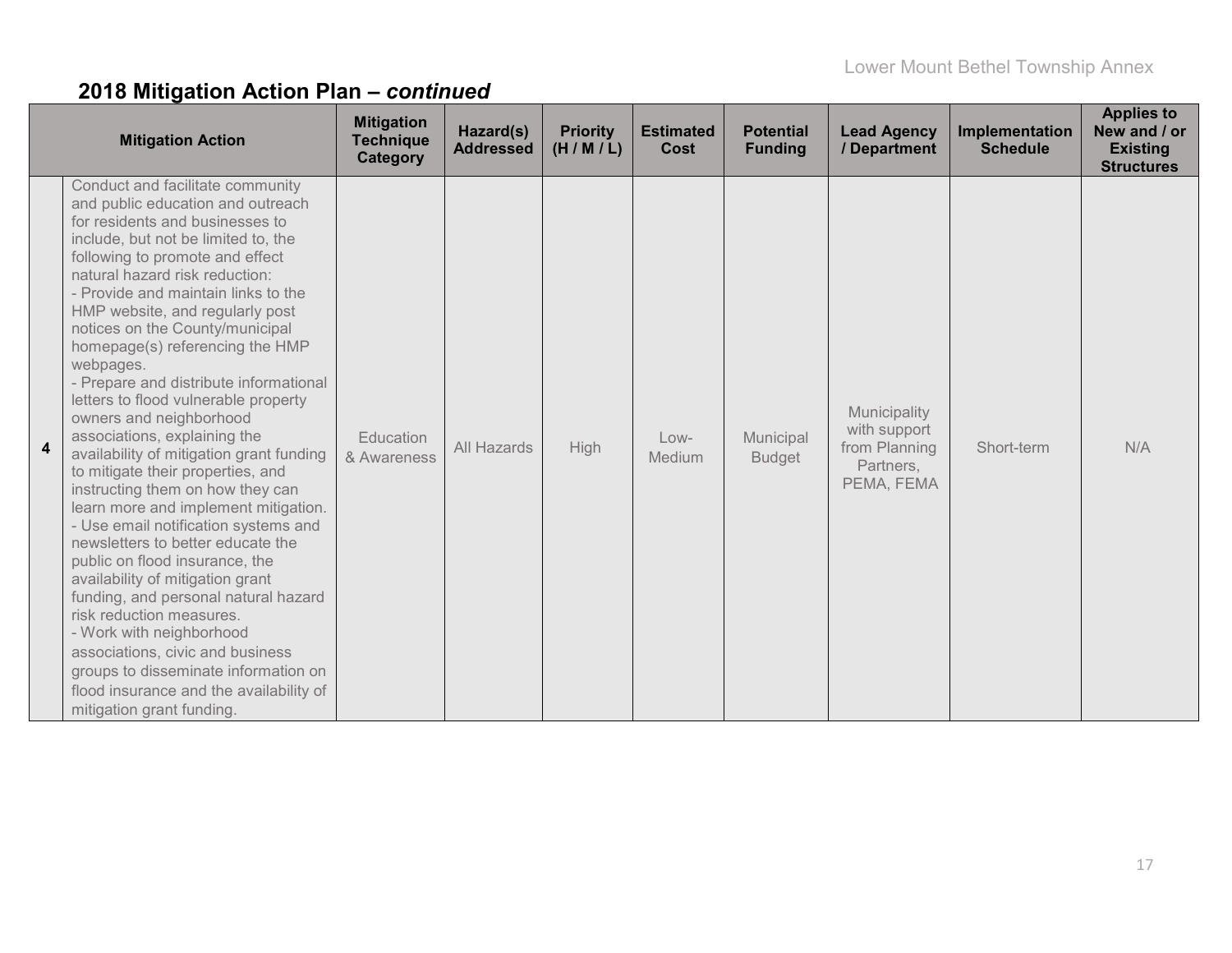|                | <b>Mitigation Action</b>                                                                                                                                                                                                                                                                                                                                                                                     | <b>Mitigation</b><br><b>Technique</b><br><b>Category</b>  | Hazard(s)<br><b>Addressed</b>                              | <b>Priority</b><br>(H/M/L) | <b>Estimated</b><br>Cost | <b>Potential</b><br><b>Funding</b> | <b>Lead Agency</b><br>/ Department                                                                                           | Implementation<br><b>Schedule</b>       | <b>Applies to</b><br>New and / or<br><b>Existing</b><br><b>Structures</b> |
|----------------|--------------------------------------------------------------------------------------------------------------------------------------------------------------------------------------------------------------------------------------------------------------------------------------------------------------------------------------------------------------------------------------------------------------|-----------------------------------------------------------|------------------------------------------------------------|----------------------------|--------------------------|------------------------------------|------------------------------------------------------------------------------------------------------------------------------|-----------------------------------------|---------------------------------------------------------------------------|
| 5              | Begin and/or continue the process to<br>adopt higher regulatory standards to<br>manage flood risk (i.e. increased<br>freeboard, cumulative substantial<br>damage/improvements) and sinkhole<br>risk (e.g. carbonate bedrock<br>standards).                                                                                                                                                                   | Local plans<br>&<br>Regulations                           | Flood,<br>Windstorm/<br>Tornado,<br>Winter<br><b>Storm</b> | High                       | Low                      | Municipal<br><b>Budget</b>         | Municipality<br>(via Municipal<br>Engineer/NFIP<br>Floodplain<br>Administrator)<br>with support<br>from PEMA,<br><b>FEMA</b> | Short-term                              | New &<br>Existing                                                         |
| 6              | Determine if a Community<br>Assistance Visit (CAV) or<br><b>Community Assistance Contact</b><br>(CAC) is needed, and schedule if<br>needed.                                                                                                                                                                                                                                                                  | Local plans<br>$\alpha$<br>Regulations                    | Flood,<br>Windstorm/<br>Tornado,<br>Winter<br><b>Storm</b> | Medium                     | Low                      | Municipal<br><b>Budget</b>         | <b>NFIP</b><br>Floodplain<br>Administrator<br>with support<br>from PA DEP,<br>PEMA, FEMA                                     | Short-term<br>(year 1)                  | N/A                                                                       |
| $\overline{7}$ | Have designated NFIP Floodplain<br>Administrator (FPA) become a<br>Certified Floodplain Manager<br>through the ASFPM and/or pursue<br>relevant continuing education<br>training such as FEMA Benefit-Cost<br>Analysis.                                                                                                                                                                                       | Local plans<br>$\alpha$<br>Regulations                    | Flood,<br>Windstorm/<br>Tornado,<br>Winter<br>Storm        | High                       | Low                      | Municipal<br><b>Budget</b>         | <b>NFIP</b><br>Floodplain<br>Administrator                                                                                   | Short-term<br>(depending on<br>funding) | N/A                                                                       |
| 8              | Participate in the Community Rating<br>System (CRS) to further manage<br>flood risk and reduce flood insurance<br>premiums for NFIP policyholders.<br>This shall start with the submission<br>to FEMA-DHS of a Letter of Intent to<br>join CRS, followed by the completion<br>and submission of an application to<br>the program once the community's<br>current compliance with the NFIP is<br>established. | Local plans<br>$\mathcal{R}_{\mathcal{C}}$<br>Regulations | Flood,<br>Windstorm/<br>Tornado,<br>Winter<br><b>Storm</b> | Medium                     | Low                      | Municipal<br><b>Budget</b>         | <b>NFIP</b><br>Floodplain<br>Administrator<br>with support<br>from PA DEP,<br>PEMA, FEMA                                     | Short-term<br>(year 1)                  | <b>NA</b>                                                                 |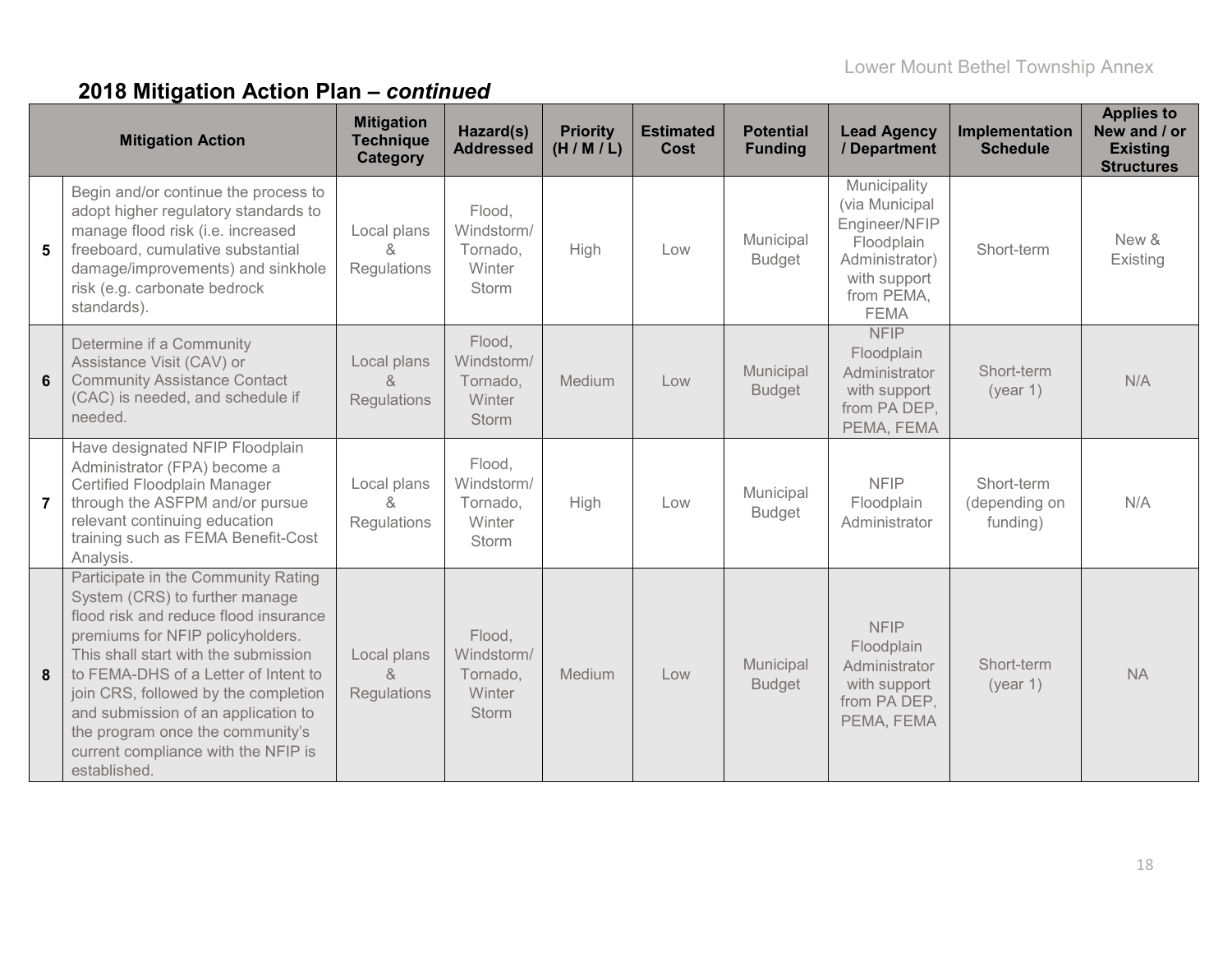|    | <b>Mitigation Action</b>                                                                                                                                                                                                                                             | <b>Mitigation</b><br><b>Technique</b><br><b>Category</b> | Hazard(s)<br><b>Addressed</b>                              | <b>Priority</b><br>(H/M/L) | <b>Estimated</b><br><b>Cost</b>           | <b>Potential</b><br><b>Funding</b>                                                                    | <b>Lead Agency</b><br>/ Department                                                                                                                                               | Implementation<br><b>Schedule</b> | <b>Applies to</b><br>New and / or<br><b>Existing</b><br><b>Structures</b> |
|----|----------------------------------------------------------------------------------------------------------------------------------------------------------------------------------------------------------------------------------------------------------------------|----------------------------------------------------------|------------------------------------------------------------|----------------------------|-------------------------------------------|-------------------------------------------------------------------------------------------------------|----------------------------------------------------------------------------------------------------------------------------------------------------------------------------------|-----------------------------------|---------------------------------------------------------------------------|
| 9  | Obtain and archive elevation<br>certificates for NFIP compliance.                                                                                                                                                                                                    | Local plans<br>χ<br>Regulations                          | Flood,<br>Windstorm/<br>Tornado,<br>Winter<br><b>Storm</b> | High                       | Low                                       | Local<br><b>Budget</b>                                                                                | <b>NFIP</b><br>Floodplain<br>Administrator                                                                                                                                       | Ongoing                           | <b>NA</b>                                                                 |
| 10 | Continue to support the<br>implementation, monitoring,<br>maintenance, and updating of this<br>Plan, as defined in Section 7.0                                                                                                                                       | All<br>Categories                                        | All Hazards                                                | High                       | $Low -$<br>High (for<br>5-year<br>update) | Local<br>Budget,<br>possibly<br><b>FEMA</b><br>Mitigation<br>Grant<br>Funding for<br>5-year<br>update | Municipality<br>(via mitigation<br>planning point<br>of contacts)<br>with support<br>from Planning<br><b>Partners</b><br>(through their<br>Points of<br>Contact),<br><b>PEMA</b> | Ongoing                           | New &<br>Existing                                                         |
| 11 | Complete the ongoing updates of the<br><b>Comprehensive Emergency</b><br><b>Management Plans</b>                                                                                                                                                                     | Local plans<br>$\alpha$<br><b>Regulations</b>            | All Hazards                                                | High                       | Low                                       | Local<br><b>Budget</b>                                                                                | Municipality<br>with support<br>from PEMA                                                                                                                                        | Ongoing                           | New &<br>Existing                                                         |
| 12 | Create/enhance/maintain mutual aid<br>agreements with neighboring<br>communities for continuity of<br>operations.                                                                                                                                                    | All<br>Categories                                        | <b>All Hazards</b>                                         | High                       | Low                                       | Local<br><b>Budget</b>                                                                                | Municipality w/<br>support from<br>Surrounding<br>municipalities<br>and County                                                                                                   | Ongoing                           | New &<br>Existing                                                         |
| 13 | Develop and maintain capabilities to<br>process FEMA/PEMA paperwork<br>after disasters; qualified damage<br>assessment personnel - Improve<br>post-disaster capabilities - damage<br>assessment; FEMA/PEMA<br>paperwork compilation, submissions,<br>record keeping. | Education<br>& Awareness                                 | All Hazards                                                | Medium                     | Medium                                    | Local<br>budget                                                                                       | Municipality<br>with support<br>from County,<br>PEMA, FEMA                                                                                                                       | Short-term                        | N/A                                                                       |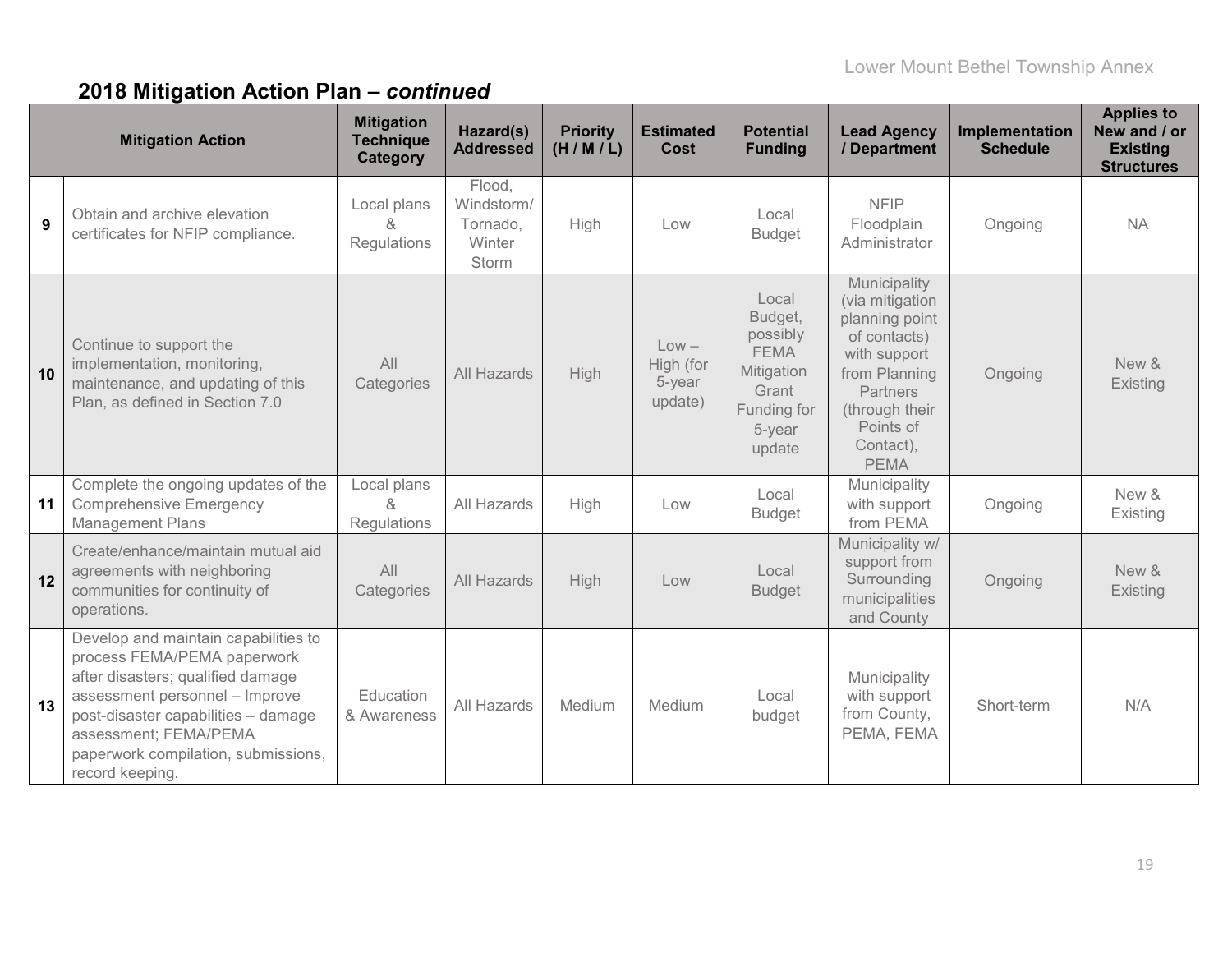|    | <b>Mitigation Action</b>                                                                                                                                                                                                                                                          | <b>Mitigation</b><br><b>Technique</b><br><b>Category</b> | Hazard(s)<br><b>Addressed</b>                   | <b>Priority</b><br>(H/M/L) | <b>Estimated</b><br>Cost | <b>Potential</b><br><b>Funding</b>                       | <b>Lead Agency</b><br>/ Department                                               | Implementation<br><b>Schedule</b>                 | <b>Applies to</b><br>New and / or<br><b>Existing</b><br><b>Structures</b> |
|----|-----------------------------------------------------------------------------------------------------------------------------------------------------------------------------------------------------------------------------------------------------------------------------------|----------------------------------------------------------|-------------------------------------------------|----------------------------|--------------------------|----------------------------------------------------------|----------------------------------------------------------------------------------|---------------------------------------------------|---------------------------------------------------------------------------|
| 14 | Work with regional agencies (i.e.<br>County and PEMA) to help develop<br>damage assessment capabilities at<br>the local level through such things as<br>training programs, certification of<br>qualified individuals (e.g. code<br>officials, floodplain managers,<br>engineers). | Education<br>& Awareness                                 | All Hazards                                     | Medium                     | Medium                   | Local<br>budget,<br><b>FEMA</b><br>HMA grant<br>programs | Municipality<br>with support<br>from County,<br><b>PEMA</b>                      | Short-,<br>long-term<br>(depending on<br>funding) | N/A                                                                       |
| 15 | Coordinate with the County<br>Emergency<br>Management Agency and PA<br>Department of Health, which is<br>responsible for setting up points of<br>distribution and providers for<br>immunizations.                                                                                 | Local plans<br>&<br>Regulations                          | Pandemic<br>and<br>Infectious<br><b>Disease</b> | Medium                     | Low                      | Municipal<br><b>Budget</b>                               | Municipality,<br>working with<br>County EMA<br>and PA<br>Department of<br>Health | Ongoing                                           | N/A                                                                       |
| 16 | Devise an employee vaccination and<br>immunization plan to prevent an<br>outbreak within the municipal<br>employee ranks.                                                                                                                                                         | Local plans<br>&<br><b>Regulations</b>                   | Pandemic<br>and<br>Infectious<br><b>Disease</b> | Medium                     | Low                      | Municipal<br><b>Budget</b>                               | Municipality                                                                     | Short-term                                        | N/A                                                                       |
| 17 | Devise a municipal continuity of<br>operations plan to keep essential<br>services running in the event that a<br>significant portion of the workforce is<br>affected.                                                                                                             | Local plans<br>R,<br>Regulations                         | Pandemic<br>and<br>Infectious<br><b>Disease</b> | Medium                     | Low                      | Municipal<br><b>Budget</b>                               | Municipality                                                                     | Short-term                                        | N/A                                                                       |
| 18 | Devise a public education and<br>outreach plan regarding disease<br>prevention.                                                                                                                                                                                                   | Education<br>& Awareness                                 | Pandemic<br>and<br>Infectious<br><b>Disease</b> | Medium                     | Low                      | Municipal<br><b>Budget</b>                               | Municipality                                                                     | Ongoing                                           | N/A                                                                       |
| 19 | Provide education and outreach to<br>residents regarding how to prevent<br>the spread of invasive species,<br>including quarantine procedures.                                                                                                                                    | Education<br>& Awareness                                 | Invasive<br>Species                             | High                       | Low                      | Municipal<br><b>Budget</b>                               | Municipality                                                                     | Ongoing                                           | N/A                                                                       |